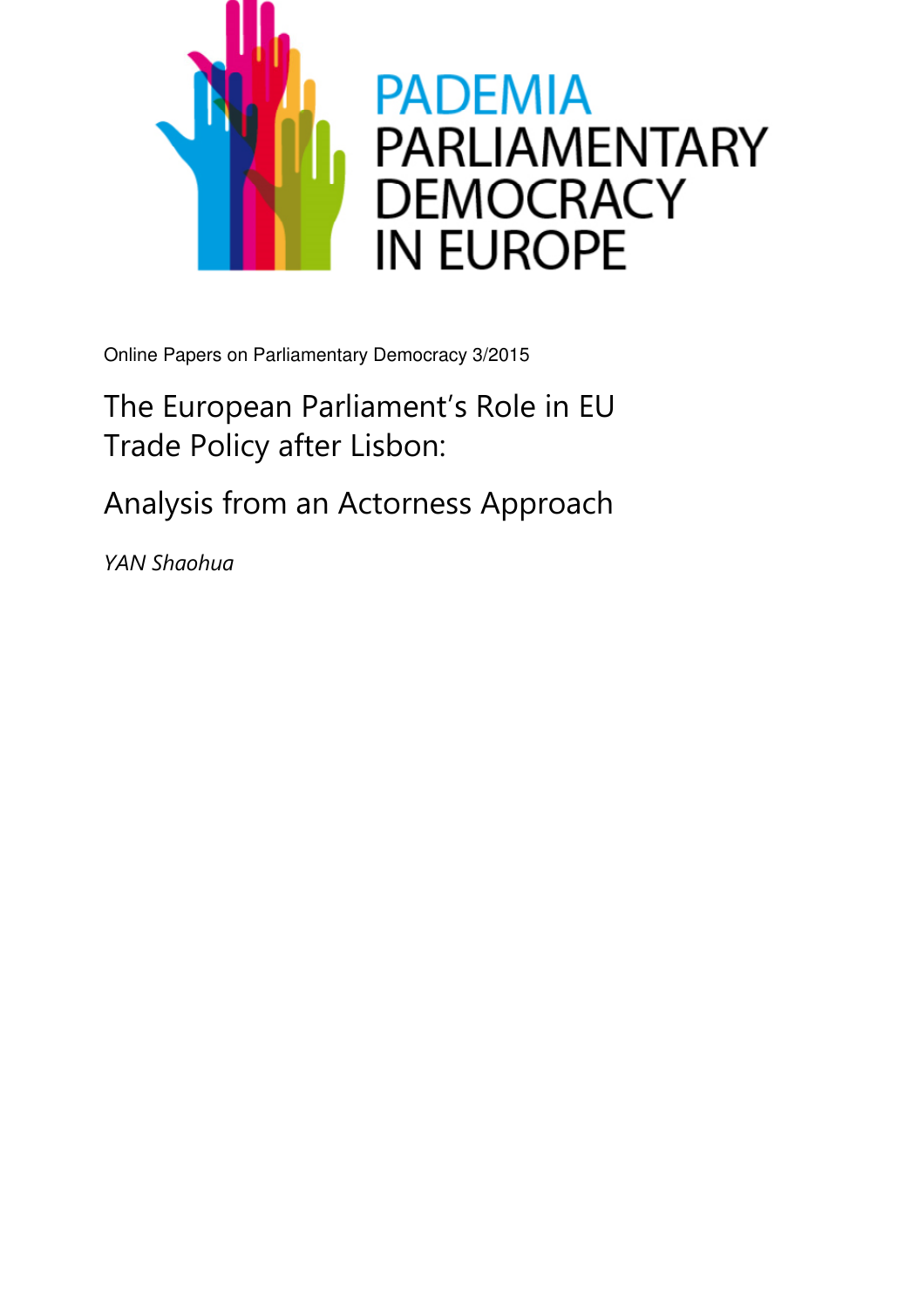This online paper series is published by

# PADEMIA: Parliamentary Democracy in Europe

It is funded by the European Commission.

Series Editors: Thomas Christiansen, Anna Herranz, Anna-Lena Högenauer ISBN: 978-94-91704-10-9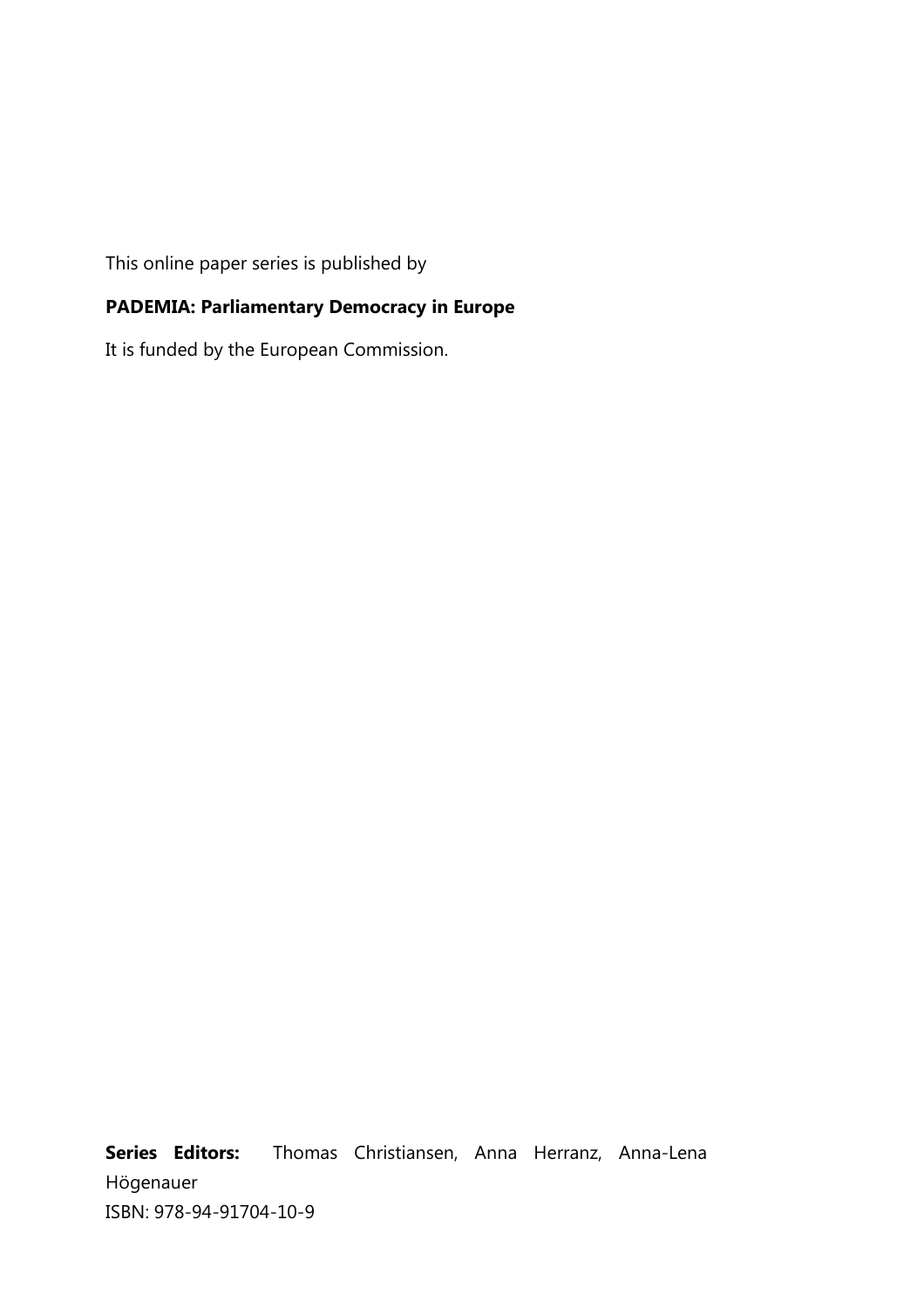# The European Parliament's Role in EU Trade Policy after Lisbon:

Analysis from an Actorness Approach

YAN Shaohua<sup>1</sup>

# Abstract

This paper goes beyond the traditional legitimacy and accountability perspective to explore the European Parliament's role in EU trade policy, by using the analytical framework of actorness, which offers a more comprehensive understanding on the subject. By examining the four dimensions of actorness, namely authority, autonomy, cohesion and recognition, the paper concludes that the EP is becoming a fully-fledged actor in EU trade policy after the Lisbon Treaty. It has been active in speaking out with its autonomous voices and expressing autonomous views that are embedded in its various autonomous tools and actions. In particular, the EP does show a preference for promoting a normative agenda through trade while opening the door for a politicized and protectionist-oriented EU trade policy. Despite a "left-right" divide that impedes inter-group cohesion, the EP is increasingly recognized as an important actor in EU trade policy.

l <sup>1</sup> The author is grateful to the anonymous reviewers for their valuable comments which have contributed to the final version of this paper. I would also like to thank the editor Dr. Anna-Lena Högenauer for her advice on improving the paper. Special thanks go to the staff of DG EXPO of the European Parliament, who offered great support during my study visit there.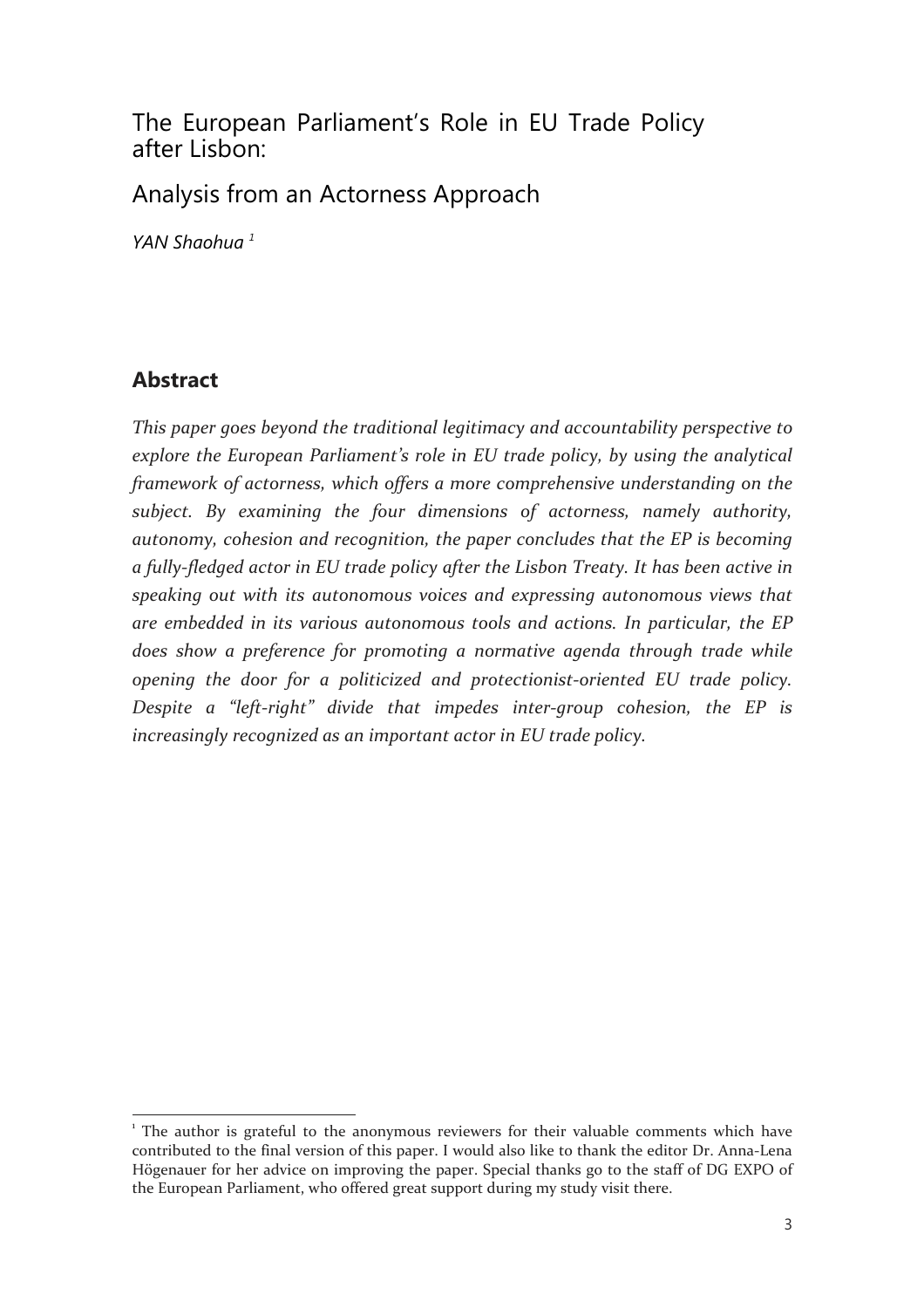# **Introduction**

The role of the European Parliament (EP) in EU trade policy has been traditionally understood from a legitimacy and accountability perspective.<sup>2</sup> Before the Lisbon Treaty (LT), EU trade policy making was characterized by a "technocratic"<sup>3</sup> nature, with the Council issuing the mandate and the Commission negotiating on behalf of the Council. The EP had no formal role, although it was asked to give "consent" to certain EU trade agreements, such as the association agreements, it was more of a symbolic role as the EP never used its veto power in practice.<sup>4</sup> This technocratic nature contributed to the efficiency of EU trade policy making, but also raised the issue of the "democratic deficit"<sup>5</sup> as the EP could not provide effective scrutiny over trade negotiations.

This "democratic deficit" was largely addressed by the LT which greatly enhanced the role of the EP in the shaping and conducting of the Common Commercial Policy (CCP).<sup>6</sup> Consequently, scholars have tried to explore the EP's role in the CCP from the perspective of democratic legitimacy, assessing whether and to what extent the empowerment of the EP has led to "an improvement in the democratic legitimacy of the common commercial policy and a reduction in the democracy deficit."<sup>7</sup>

However, the democratic control and accountability perspective is not enough to

<sup>&</sup>lt;sup>2</sup> See S. Meunier, "Trade Policy and Political Legitimacy in the European Union", Comparative European Politics, Vol.3, 2003, pp.67-90; S. Meunier, Trading Voices: the European Union in International Commercial Negotiation, New Jersey: Princeton University Press, 2005; M. Krajewski, "External Trade Law and the Constitutional Treaty: towards a Federal and more Democratic Common Commercial Policy?", Common Market Law Review, Vol. 42, 2005, pp.91-127. <sup>3</sup> S. Woolcock, European Union Economic Diplomacy: the Role of the EU in External Economic

Relations, Farnham: Ashgate, 2012, p.52.

<sup>&</sup>lt;sup>4</sup> This claim is made in a technical sense. In fact, the EP did try to use its consent powers to delay certain trade agreements. For example, the EP threatened to reject the 1995 EU-Turkey customs union agreement on the grounds of concern over Turkey's human rights record.

<sup>&</sup>lt;sup>5</sup> For instance, Meunier states that "accusations of the European Union's (EU's) absence of political legitimacy find a particular echo in the area of external trade policy". See S. Meunier,

<sup>&</sup>quot;Trade Policy and Political Legitimacy in the European Union", op.cit, p.67. 6 A. Fort, "Implications of the Lisbon Treaty on EU External Trade Policy", EU Center in Singapore, Background Brief, No.2, March 2010, p.8. EU trade policy and Common Commercial Policy are used interchangeably in this paper.

<sup>7</sup> Markus Krajewski, "New Functions and New Powers for the European Parliament: assessing the changes of the Common Commercial Policy from the perspective of democratic legitimacy", in Marc Bungenberg & Christoph Hermann (eds.), European Yearbook of International Economic Law, Special Issue: Common Commercial Policy after Lisbon, Heidelberg, Springer, 2013, p.29.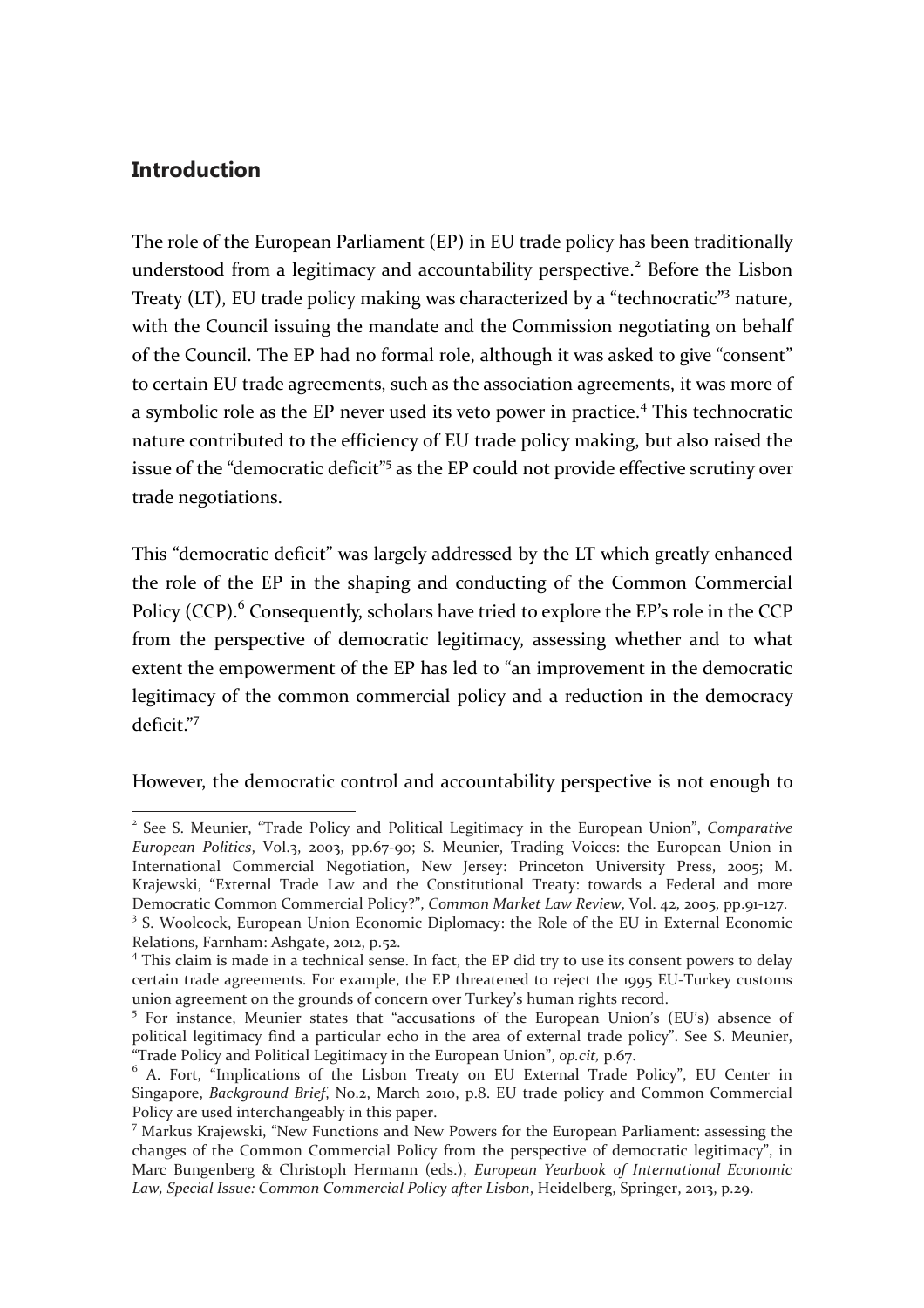$\overline{a}$ 

explain the role of the EP in the CCP as it tends to focus its attention on the empowerment of the EP and its formal ("hard") powers in the decision making process. This perspective fails to take into account the parliamentary inputs into the CCP from outside the formal decision-making process. The gap left by the democratic control perspective is partly filled by another strand of literature which goes beyond the formal powers to analyze the informal ("soft") role of the EP. This strand of literature tends to look at the EP's role in the currency of "influence" rather than "power", allowing them to look into the various informal practices that the EP has employed to increase its influence. This approach is particularly evident in the literature on the EP's scrutiny over the Common Foreign and Security Policy (CFSP) and Common Security and Defense Policy (CSDP).<sup>8</sup> Among them, Born and Hänggi proposed a "triple-A" approach that allows for analysis of both the EP's powers on paper and powers in practice.<sup>9</sup>

The 'triple-A' approach and literature on informal institutions have mostly focused on the field of CFSP and CSDP,<sup>10</sup> but have also inspired some researchers to examine the involvement and influence of the EP in different stages of EU trade negotiations, taking into account both the EP's formal and informal powers.<sup>11</sup> Yet this strand of literature remains quite thin on the ground, with even less literature dealing with the EP's preferences and impact on EU trade policy.<sup>12</sup> Moreover, the

<sup>&</sup>lt;sup>8</sup> See B. Crum, "Parliamentarization of the CFSP through informal institution-making? The Fifth European Parliament and the EU High Representative", Journal of European Public Policy, 13 (3), 2006, pp.383-401; G. Rosén, "EU Confidential: The European Parliament's Involvement in EU Security and Defense Policy", Journal of Common Market Studies, Volume 53, No. 2, 2015, pp. 383-398; A. Herranz-Surrallés, "the contested 'parliamentalisation' of EU Foreign and Security Policy: the role of the European Parliament following the Treaty of Lisbon", PRIF Report, No. 104, Frankfurt am Main: Peach Research Institute Frankfurt, 2011, pp.1-36; K. Auel & T. Christiansen, "After Lisbon: National Parliaments in the European Union", West European Politics, 38 (2), 2015, pp.261-281; D. Peters, W. Wagner & C. Glahn, "Parliamentary control of CSDP: the case of the EU's fight against piracy off the Somali coast", European Security, 23  $(4)$ , 2014, pp.430-448; A. Huff, "Executive Privilege Reaffirmed? Parliamentary Scrutiny of the CFSP and CSDP", West European Politics, 38 (2), 2015, pp.396-415.

<sup>&</sup>lt;sup>9</sup> According to Born and Hanggi, the role of parliaments depends on its powers, capability and willingness to hold the government accountable for their actions. A triple-A of 'authority', 'ability' and 'attitude' is thus established as criteria for parliamentary accountability. See H. Born & H. Hanggi, the 'Double Democratic Deficit': Parliamentary Accountability of the Use of Force under International Auspices, Aldershot: Ashgate, 2004, pp.11-15.

<sup>&</sup>lt;sup>10</sup> See also A. Herranz-Surrallés, "the contested 'parliamentalisation' of EU Foreign and Security Policy: the role of the European Parliament following the Treaty of Lisbon", op.cit.

<sup>&</sup>lt;sup>11</sup> L. Richardson, "the Post-Lisbon Role of the European Parliament in the EU's Common Commercial Policy: Implications for Bilateral Trade Negotiations", EU Diplomacy Paper 05/2012, July 2012; L. Putte, F. Ville & J. Orbie, "the European Parliament's New Role in Trade Policy: Turning Power into Impact", CEPS Special Report, No.89, May 2014.

 $12$  For some literature in this direction, see R. Bendini, "the Role of the EP in shaping the EU's trade policy after the entry into force of the Lisbon Treaty", In-Depth Analysis, Policy Department of DG EXPO, European Parliament, July 2014; L. Putte, F. Ville & J. Orbie, "the European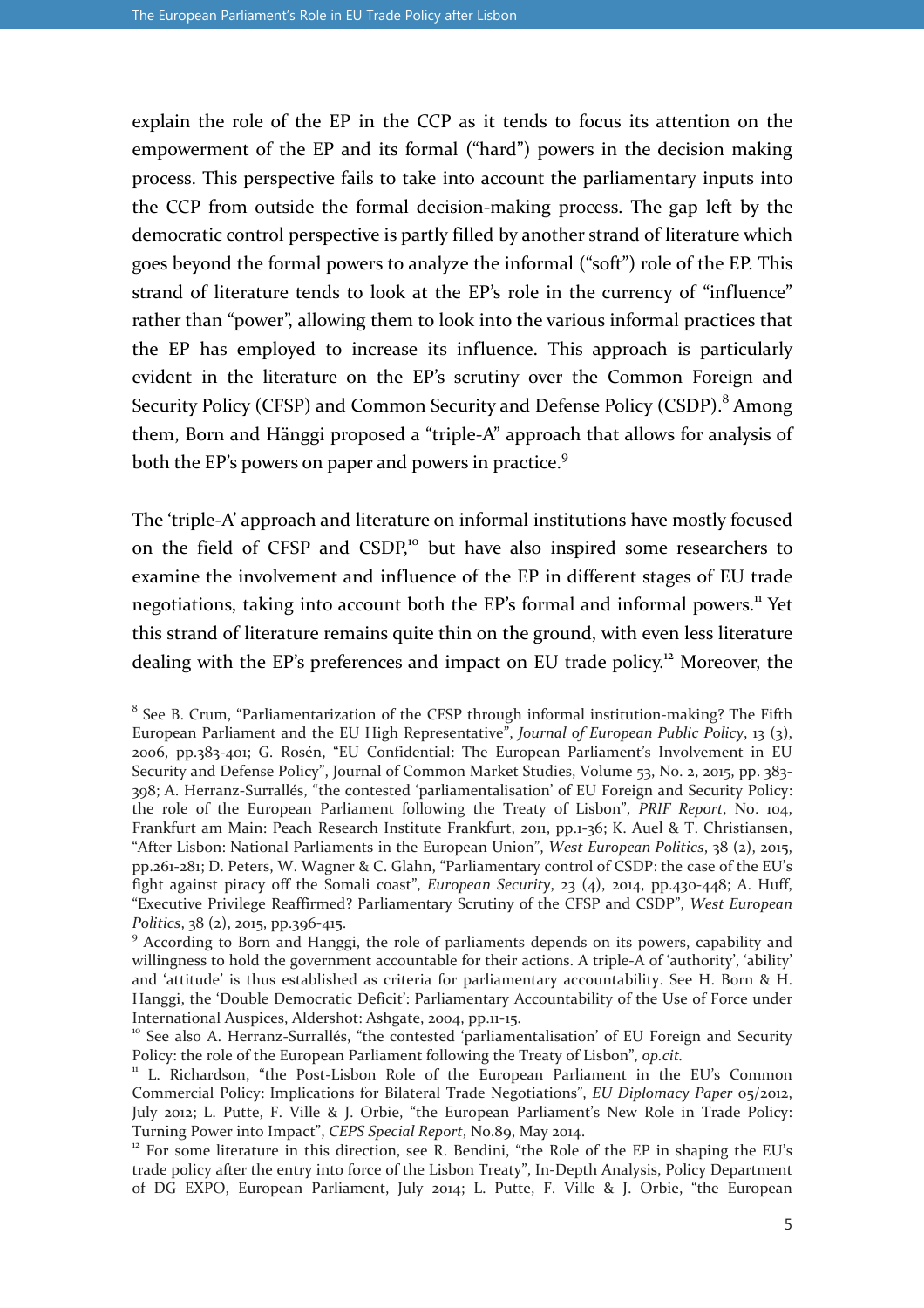'triple-A' approach and existing literature on informal institutions are still insufficient to investigate the overarching role that the EP plays in EU trade policy.

In order to tap the analytical potential, this paper turns to the theoretical framework of "actorness" developed by Jupille and Caporaso. According to them, there are four dimensions of "actorness": authority, autonomy, cohesion and recognition, which could be defined as follows:

"Authority means the legal competence to act in a given subject matter; Autonomy implies institutional distinctiveness and independence from other actors; Cohesion refers to the extent to which an actor is able to formulate and articulate internally consistent policy preference; and Recognition is understood as the acceptance from others in the process of interaction and socialization."<sup>13</sup>

Originally, these four dimensions of "actorness" were used to characterize the EU's unique role in international politics, but the authors also anticipated the framework to be "applicable more generally in assessments of other entities' capabilities to act in world politics."<sup>14</sup> Therefore, the paper takes this framework to analyze the role of the EP in EU trade policy, which is an original angle that has not yet been applied to the subject. This framework has two advantages compared to the democratic perspective or 'triple-A' approach. Firstly, it allows us to look into both the formal and informal roles (authority and autonomy) that the EP plays in EU trade policy making and negotiations. Secondly, it incorporates both inside and outside perspectives (internal cohesion and external recognition), taking into account the internal dynamics of the EP and external interaction with other actors. It thus serves as a more comprehensive conceptual tool to make sense of the EP's role in EU trade policy.

The following parts of the paper seek to analyze the role of the EP in EU trade policy after the Lisbon Treaty by applying the analytical framework of "actorness". For better operationalization of the concept on the EP, the paper makes some slight changes to the original definitions. In this paper, **Authority** means the legal

-

Parliament as an International Actor in Trade: from Power to Impact", in S. Stelios & D. Irrera (ed.), the European Parliament and its International Relations, New York: Routledge, 2015.

<sup>&</sup>lt;sup>13</sup> J. Jupille & J. Caporaso, "States, Agency, and Rules: The European Union in Global Environmental Politics", in Carolyn Rhodes (ed.), The European Union in the World Community, London, Lynne Rienner Publishers, 1998, pp.214-220.

<sup>&</sup>lt;sup>14</sup> Ibid, p.214.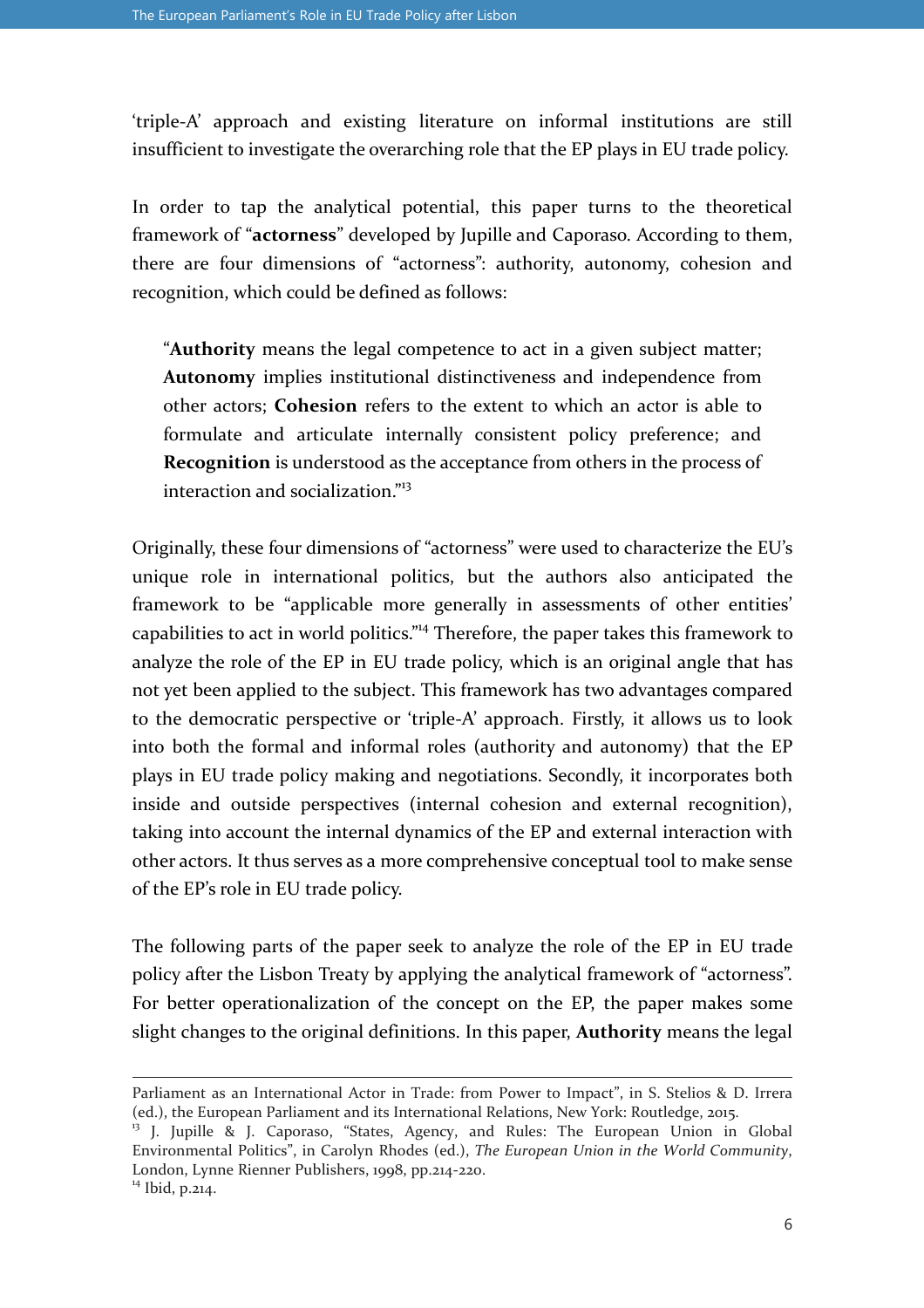competence (formal powers) of the EP in EU trade policy. Autonomy refers to the EP's autonomous views and preferences on EU trade policy that are embedded in its various autonomous tools and actions (informal practices). Cohesion is mainly understood as the coherence of EP political group's preference on EU trade policy as inter-group cohesion plays a decisive role in trade policy making. Recognition is regarded as acceptance of the EP's role from other major actors including the Commission, Member States, lobbying groups and third countries. Accordingly, the analysis is carried out along the 4 dimensions of actorness: authority, autonomy, cohesion and recognition.

### Authority of the EP in EU Trade Policy

The LT has been remembered as a milestone for both the EP and EU trade policy. The entry into force of the LT, which is regarded as "a momentous event in the history of European integration since the second World War."<sup>15</sup>, has brought three significant changes to EU trade policy. Firstly, the Common Commercial Policy (CCP) was integrated for the first time into the Union's external action, which means that the CCP has to be guided by or take into account the general principles of the Union's external action, namely democracy, the rule of law, respect for human rights and fundamental freedoms, sustainable development and good global governance etc.<sup>16</sup> As such, the CCP after the LT is not only aimed at promoting commercial interests, but also tasked to serve broader foreign policy objectives.

Secondly, the LT has considerably expanded the scope of the CCP. A number of trade-related issues have now been added to the exclusive competence of the EU, including foreign direct investment (FDI), services and trade-related intellectual property rights.<sup>17</sup> In particular, the inclusion of FDI into EU exclusive competence is considered as "the most important extension of EU competence."<sup>18</sup> This has

<sup>&</sup>lt;sup>15</sup> A. Sutton, "Entry into force of the Lisbon Treaty on 1 December 2009-practical implications for lawyers and laymen inside and outside the EU", White & Case LLP, retrieved 18 April 2015, http://www.whitecase.com/files/Publication/8a213ffd-0261-428c-80bd-

<sup>9</sup>f1591616c1a/Presentation/PublicationAttachment/087a0e96-df85-4477-922d-

ae889a5f7a79/alert\_Entry\_Force\_Treaty.pdf

<sup>&</sup>lt;sup>16</sup> European Union, "Consolidated Versions of the Treaty on European Union and the Treaty on the Functioning of the European Union", March 2010, Article 21, TEU.

 $17$  European Union, "Consolidated Versions 2010", op.cit., Article 207 (1), TFEU

 $18$  S. Woolcock, "EU trade and investment policy making after the Lisbon Treaty", Intereconomics, No.1, 2010, p.22.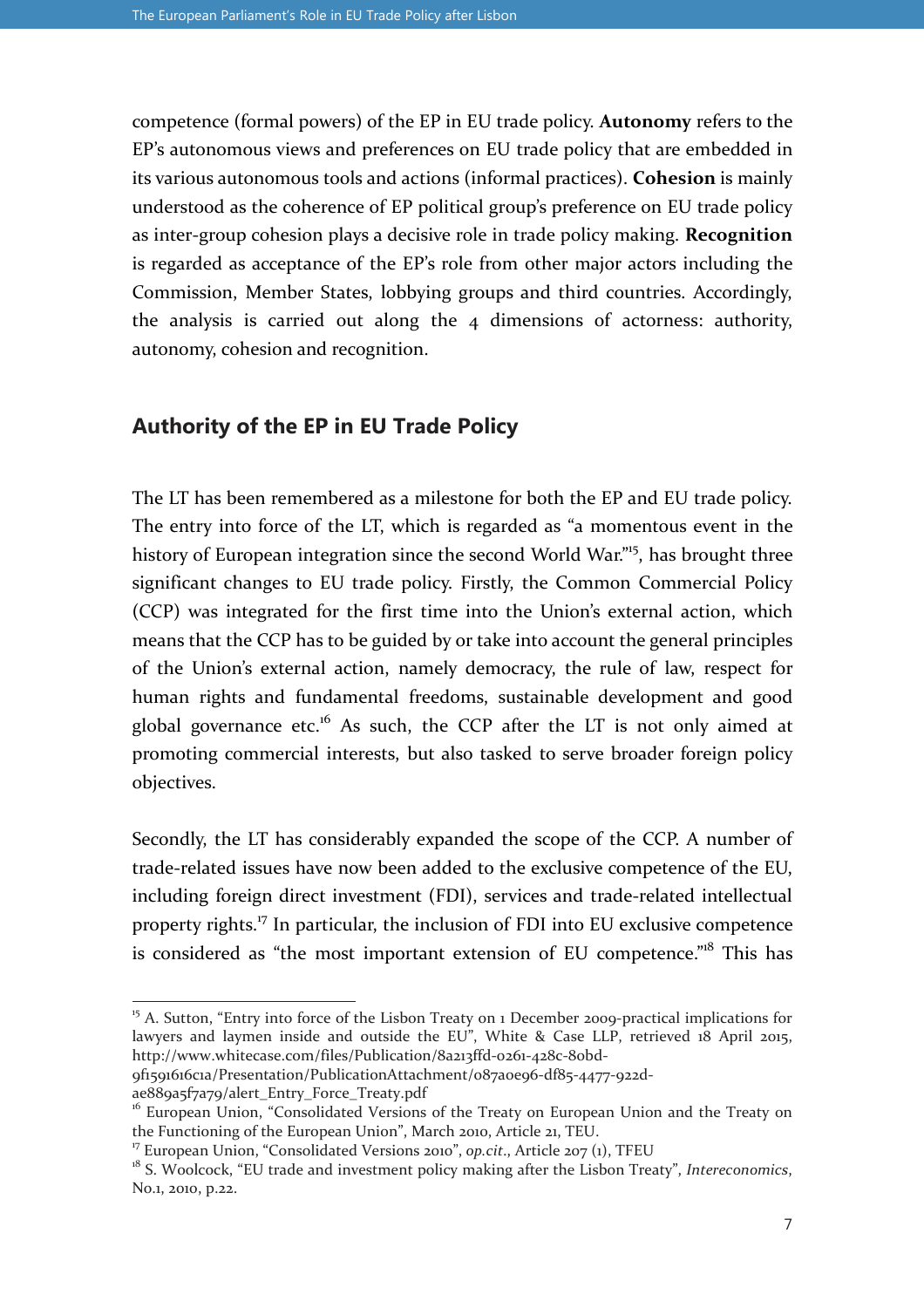substantially consolidated the role of the Union in trade policy. As a result, EU exclusive competences in the CCP now cover almost all WTO related matters, the Member States' competences in trade policy are "largely restricted to the organization of trade fairs the promotion of national exports and inward investment or the provision of trading advice."<sup>19</sup>

The third change is the empowerment of the EP in EU trade policy. The EP is generally considered to be the biggest winner from the LT, which is especially the case in trade policy. In terms of authority in trade policy, the LT has undoubtedly led to a fundamental shift of power towards the EP, enhancing significantly the EP's role vis-à-vis the Commission and the Council. With the increased power of the EP in trade policy, we have moved from a situation where trade policy was "duopolized" by the Commission and the Council,<sup>20</sup> to a new structure of "triangle"<sup>21</sup> (Commission, Council and Parliament) in the decision-making of EU trade policy. In this new "triangle" structure, the EP could be seen as a lowerchamber in the parliamentary system, standing as a co-legislator on an equal footing with the Council in the CCP. This paper tries to sketch out the EP's authority in EU trade policy by looking at two types of trade policy areas that are relevant for third countries: contractual international trade agreements and autonomous trade policy measures.

#### International Trade and Investment Agreements

 $\overline{a}$ 

The legal authority of the EP in EU trade policy is provided by Article 207 and Article 218 of the TFEU. According to these treaty articles, the EP fundamentally has three rights in regards to EU's international trade agreements: the right to receive all information throughout the negotiation; the right to give its consent or denial to the agreements negotiated; and the right to implement the trade agreement through internal legislation.

For the right to receive information, prior to 2009, the EP had no formal role during negotiations, instead, it was informed and consulted by the Commission on the course of the negotiations by way of the "Luns-Westerterp" procedure established in the 1970s. This existing practice was formally codified into the 2009

<sup>&</sup>lt;sup>19</sup> S. Gstohl, "the European Union's Trade Policy", Ritsumeikan International Affairs, Vol. 11, 2012, p.6.

 $\frac{1}{20}$  D. Kleimann, "Taking stock: EU trade common commercial policy in the Lisbon Era", CEPS Working Document, No.346, 2011, p.4.

<sup>&</sup>lt;sup>21</sup> Interview 1, administrator at DG EXPO, European Parliament, Brussels, 10 April 2015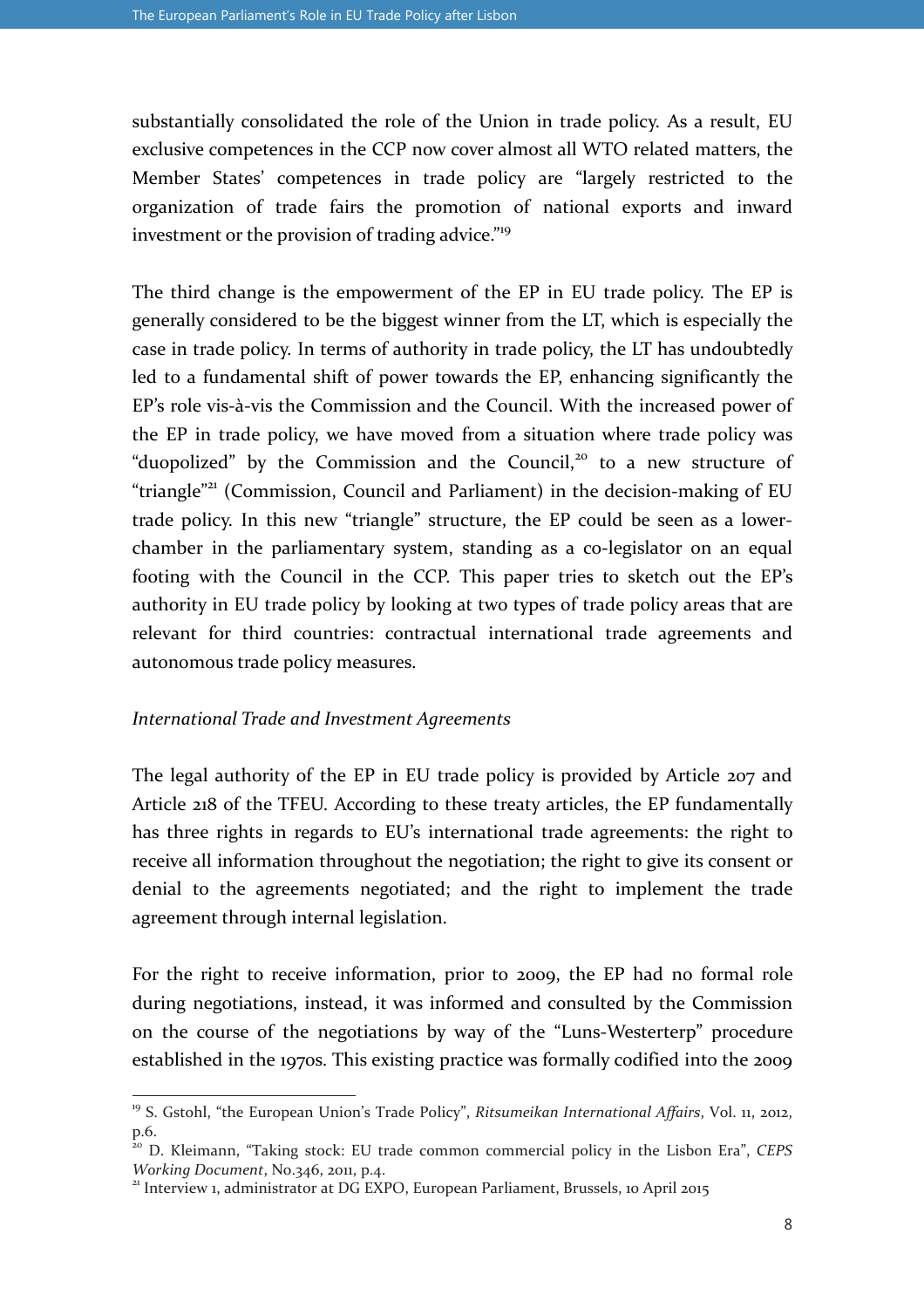LT which explicitly states that "the Commission shall report regularly to the special committee and to the European Parliament on the progress of negotiation."<sup>22</sup> More clearly, in the negotiation and conclusion of international trade agreements, the "European Parliament shall be immediately and fully informed at all stages of the procedure."<sup>23</sup> In practice, this information exchange mainly takes place between the Commission and the International Trade committee (INTA) within the EP.

Arguably, the most important authority of the EP in EU trade policy is its newly acquired veto power over international trade agreements. As stipulated in the LT, the consent of the EP is now required for "agreements covering fields to which either the ordinary legislative procedure applies, or the special legislative procedure where consent by the European Parliament is required."<sup>24</sup> And according to Article 207 (2) TFEU, the CCP falls into the ordinary legislative procedure (OLP), the EP is thus empowered to vote for or against the international trade agreements negotiated by the EU by a simple majority. This veto power is seen as a "nuclear option"<sup>25</sup> which could bring credible threats to the Commission in trade negotiations.

The third important right of the EP in international trade agreements is its new domestic legislative powers in the CCP. International agreements are not immediately applicable in the EU, but need to be validated via internal legislation before implementation. This internal legislation to implement the CCP used to be done through the consultation procedure where the EP at best played only a consultative role,<sup>26</sup> but this is now replaced by the OLP in the LT. As stated in the LT, "the European Parliament and the Council, acting in accordance with the ordinary legislative procedure, shall adopt the measures defining the framework for implementing the common commercial policy.<sup>"27</sup> This has considerably expanded the EP's role in domestic framework legislation, since under the OLP, the EP stands on an equal footing with the Council to co-decide regulations in order to give full domestic legal effects to negotiated international trade agreements. This co-decision power in domestic framework legislation "provides additional political clout to tame the Council's or the Commission's potential

<sup>&</sup>lt;sup>22</sup> European Union, "Consolidated Versions 2010", op.cit., Article 207 (3), TFEU

<sup>&</sup>lt;sup>23</sup> European Union, "Consolidated Versions 2010", op.cit., Article 218 (10), TFEU

 $24$  European Union, "Consolidated Versions 2010", op.cit., Article 206 (6), TFEU

<sup>&</sup>lt;sup>25</sup> C. Stevens & P. Goodison, "The Lisbon Treaty: Implications for ACP-EU trade and trade negotiations", Common trade hot topics, Issue 77, September 2010, p.3.

<sup>&</sup>lt;sup>26</sup> Stephen Woolcock, "European Union Economic Diplomacy: the Role of the EU in External Economic Relations", op.cit., p.61.

 $27$  European Union, "Consolidated Versions 2010", op.cit., Article 207 (2), TFEU.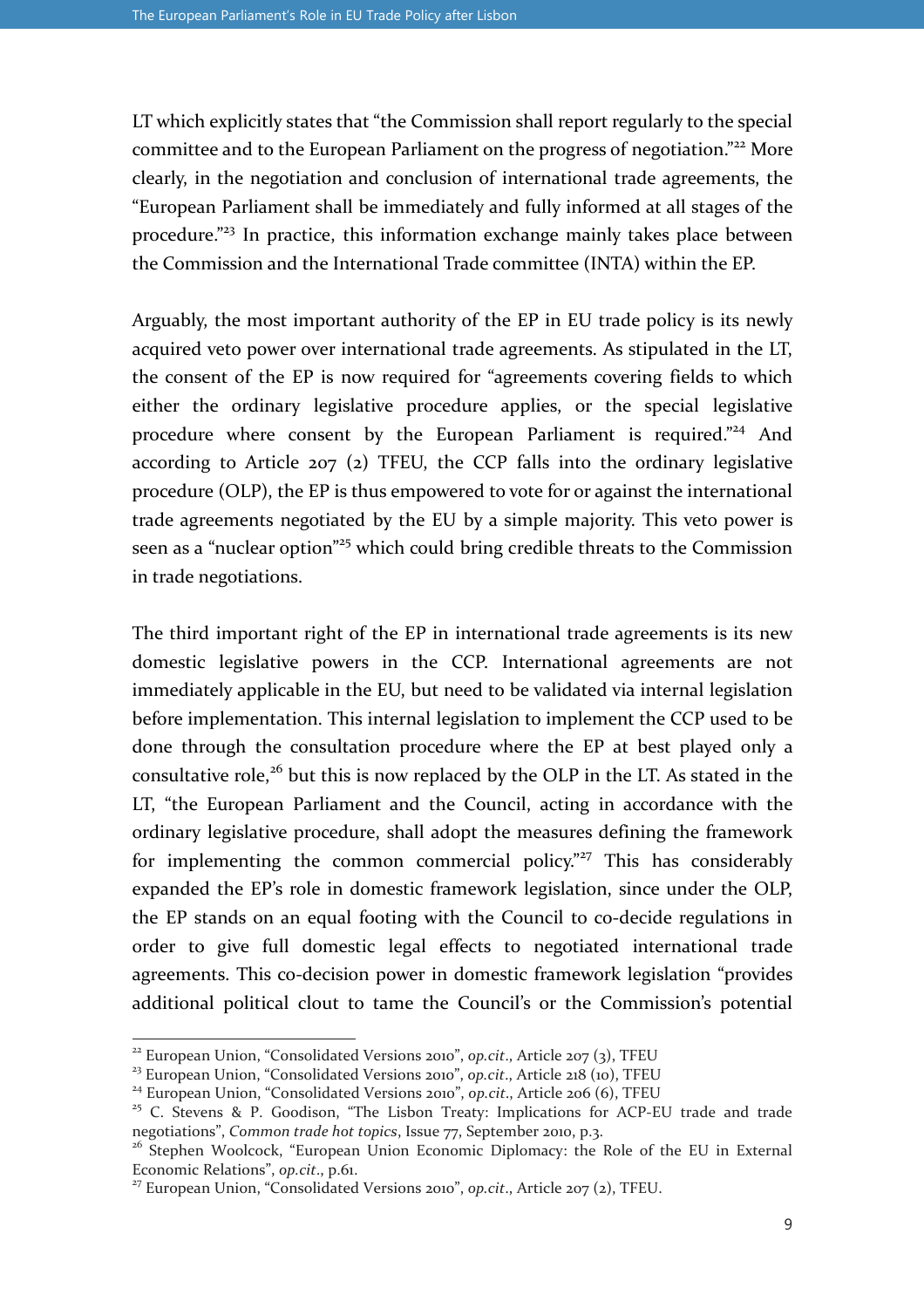ambitions to exclude the new institutional competitor from taking part in the political deliberation process applying to the scope and objectives of negotiations."<sup>28</sup>

### Autonomous Trade Policy Measures

In addition to the numerous contractual international agreements, the EU also adopts various autonomous trade policy measures that are of concern to third countries. These include the Generalized System of Preferences (GSP), GSP plus, Everything-but-Arms scheme (EBA), Trade Defense Instruments (TDI, including anti-dumping, anti-subsidy and safeguard measures etc.), Trade Barrier Regulations (TBR) etc. With the entry into force of the LT, these trade policy measures are all now subject to OLP, whereby the EP shares power with the Council. However, depending on whether they are essential elements of the CCP, the degree of the EP's involvement in these policy measures varies in practice.

For GSP and EBA measures, implementation takes place through the OLP where the EP has co-decision power. The EP is now involved in the modernization of the EU's GSP instruments "for the first time in more than 40 years."<sup>29</sup> On September  $28<sup>th</sup>$ , 2011, the EP's INTA committee issued working documents to propose amendments to the EU's GSP scheme, regarding the criteria of classification, the conditions of withdrawal from preferential treatment as well as the duration of the GSP Regulation.<sup>30</sup> These amendments were incorporated into the GSP Regulation which was adopted after the first reading on June  $13<sup>th</sup>$  2012.

For TDI such as anti-dumping measures, the EP has less power as it is "participating in shaping the overall legislative framework in this field, […] is not involved in the direct application of trade remedies."<sup>31</sup> Since anti-dumping cases require a quick response, they are not decided by the OLP but dealt with "through the exercise of implementing powers conferred to the Commission."<sup>32</sup> However, the EP together with the Council have scrutiny powers under the "examination

 $\overline{a}$ 

http://www.lexgo.be/fr/articles/Reforms%20to%20EU%92s%20GSP%20scheme%20discussed%20 in%20European%20Parliament%20trade%20committee,64585.html

 $28$  David Kleimann, op.cit., p.8.

<sup>&</sup>lt;sup>29</sup> L. Putte, F. Ville etc., "The European Parliament as an international actor in trade: from power to impact", in Stelios Stavridis & Daniela Irrera (eds.), The European Parliament and its International Relations, London, Routledge, March 2015, p.57.

<sup>&</sup>lt;sup>30</sup> Lexgo, "Reforms to EU's GSP Scheme Discussed in European Parliament Trade Committee", retrieved 20 20 April 2015,

 $31$  S. Gstohl, op.cit., p.16.

 $32$  L. Putte, F. Ville etc., op.cit., p.58.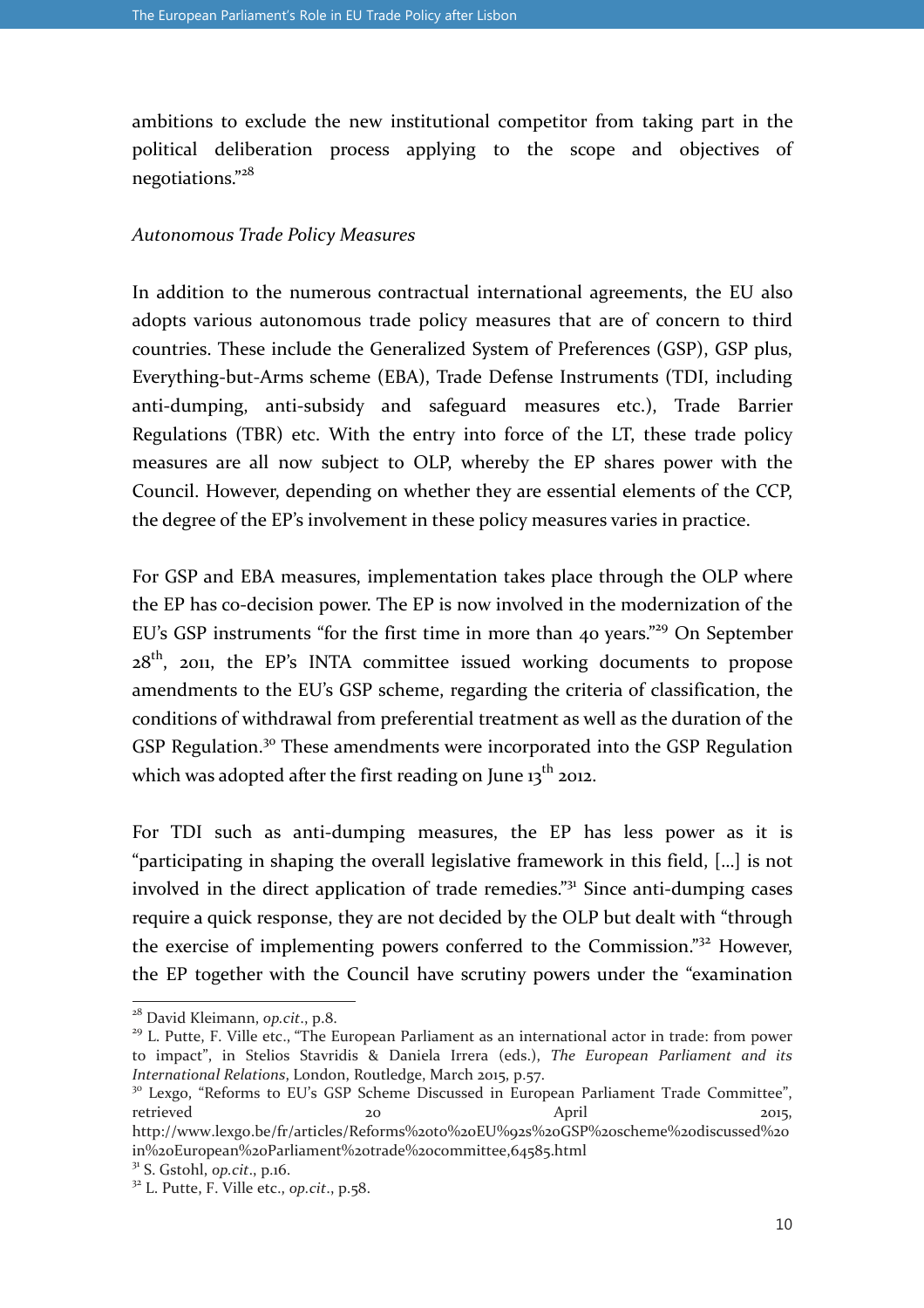procedure" established in a new comitology arrangement between the two in 2011.<sup>33</sup> This means that the EP can "require the Commission to review and amend or withdraw any measures adopted if the Commission exceeds its powers."<sup>34</sup>

### Autonomy of the EP in EU Trade Policy

From being only a consultative body in the very beginning to become a colegislator with the Council, the EP has become well-known for its ability to exercise and increase its influence through a set of autonomous tools that are at its disposal. Trade policy is a case in point. In addition to the "hard powers" stipulated in the treaties, the EP also possesses a number of "soft power" instruments, including parliamentary resolutions, committee hearings, opinions and questions to the Commission etc. Before the LT, these instruments mainly served as a way for the EP to voice its opinions, which were often disregarded as the EP had no formal power in CCP.

But with the EP granted "co-decision" power in the LT, the weight of its autonomous tools have also significantly increased. In particular, parliamentary resolutions are used by the EP as "strategic ultimatums"<sup>35</sup> to "voice its political preferences and flag red lines and preconditions for its final consent early on."36 Actually, the EP has more than once "called on the Commission (…) to take due account of Parliament's preconditions for giving its consent to the conclusion of trade agreements."37

The autonomy of the EP in EU trade policy is evident in the EP's informal practice of influencing both the Council and the Commission in the mandate and negotiation of trade agreements. In the LT, the EP still has no formal role in the formulation of the negotiation mandates, which is adopted by the Council upon a

<sup>&</sup>lt;sup>33</sup> European Parliament and Council, Regulation (EU) No. 182/2011 of the European Parliament and of the Council of 16 February 2011 laying down the rules and general principles concerning mechanisms for control by member states of the Commission's exercise of implementing powers, 2011.

<sup>&</sup>lt;sup>34</sup> S. Woolcock, op.cit., p.66.

<sup>&</sup>lt;sup>35</sup> L. Richardson, "The post-Lisbon of the European Parliament in the EU's Common Commercial Policy: Implications for bilateral trade negotiations", EU Diplomacy Paper, College of Europe, May 2012, P.9.

 $3<sup>6</sup>$  D. Kleimann, op.cit., p.7.

 $37$  European Parliament Resolution of 18 May 2010 on the EU Policy Coherence for Development and the "Official Development Assistance plus" Concept (2009/2218 (INI)), P7 TA (2010)0174, Brussels, 2010.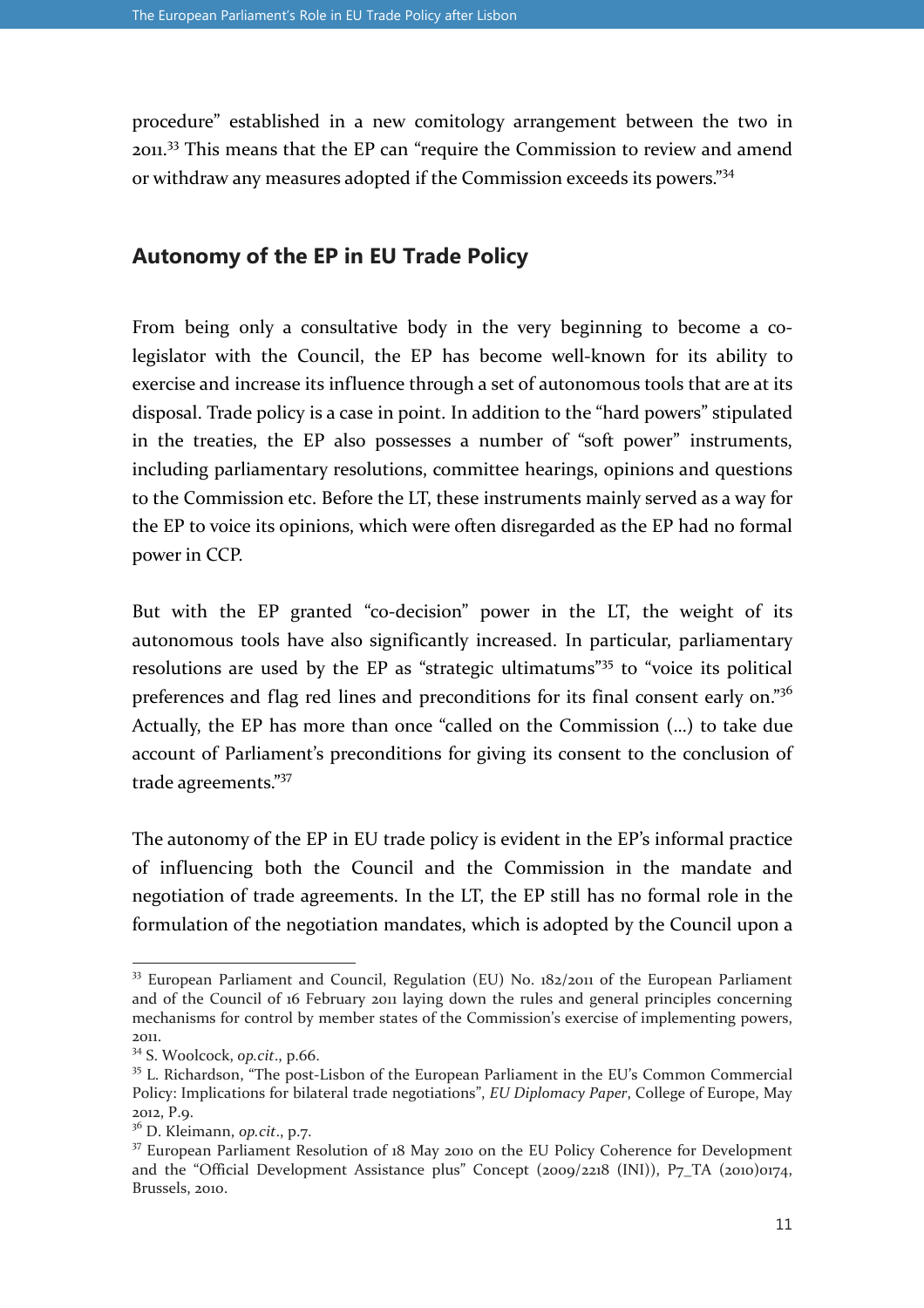proposal from the Commission. Yet in practice, the EP has tried to informally involve itself in the mandate phase through the non-binding resolutions that set the EP's "redline" before negotiation opens. In fact, resolutions are not equivalent to a negotiation mandate, but they bring the EP to a role of "addressing the negotiation."<sup>38</sup> This happened in June 2012 when the EP put forward a resolution before the EU-Japan FTA negotiation, asking "the Council not to authorize the opening of trade negotiations until Parliament has stated its position on the proposed negotiating mandate, on the basis of a report by the committee responsible."<sup>39</sup> Throughout the negotiation phase, the EP is also able to voice its opinion by way of passing resolutions, inviting the trade commissioner or Commission representative to sit in the INTA committee hearing and putting forward questions regarding the negotiation process. Therefore, despite the lack of formal role in the issuing of mandate and negotiation stage, the EP has shown its ability, at least in certain cases, to influence the direction and content of trade negotiations through its various autonomous tools.

In addition to the autonomous tools in the hands of the EP, autonomy in this paper also refers to institutional distinctiveness. As such, the paper hypothesizes that the EP is a distinctive institution that has autonomous voices and vision in EU trade policy making. This autonomous voice/vision is embedded in and sounded out through its various autonomous tools/ actions. Since the EP's authority is already an established "constant", autonomy becomes a major factor that determines the EP's actorness in EU trade policy making.

One of the concerns brought about by the autonomy of the EP is whether and how the EP is going to shape/reshape the EU external trade policy following the LT. This concern is a legitimate one for two reasons. Firstly, as the EP is the only democratically elected body inside the EU system, it is thus considered to be a platform for the expression of the "voice of Europe", representing European public opinion that now has a bearing on the formulation and implementation of EU trade policy. Secondly, compared to other EU institutions, the EP has the distinct institutional identity of being the "Champion of European values"<sup>40</sup>, prioritizing the promotion of European values and norms. It is thus expected that the EP would translate into EU trade policy the public's concerns and its own

<sup>&</sup>lt;sup>38</sup> Interview 1, Roberto Bendini op. cit. note 11.

<sup>&</sup>lt;sup>39</sup> European Parliament resolution of 13 June 2012 on EU trade negotiation with Japan  $(2012/2651(RSP))$ , P7\_TA  $(2012)0246$ , Brussels, 2012.

<sup>40</sup> European Parliament Publications Office, "The European Parliament as a Champion of European Values", 25 September 2008, p.1.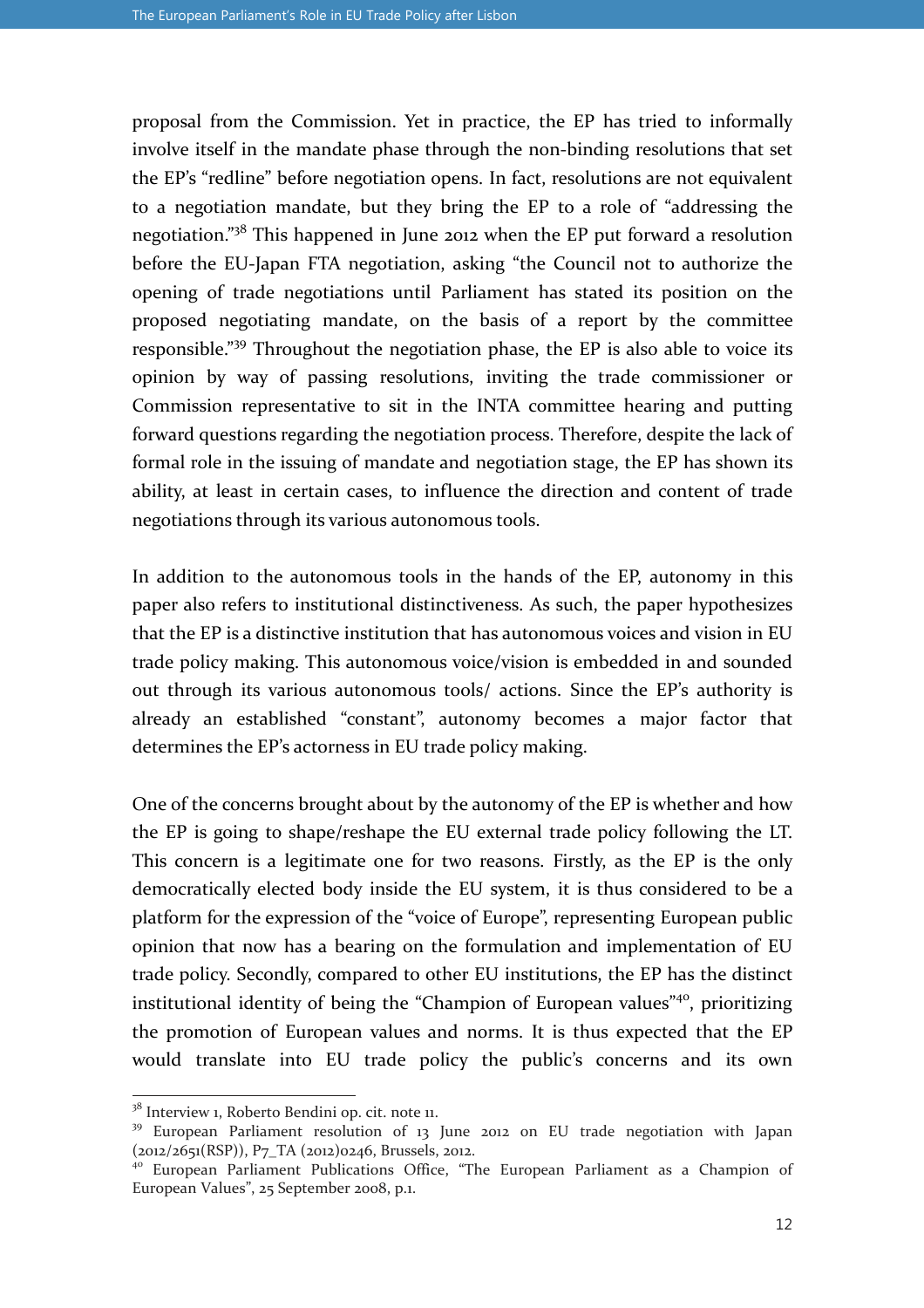institutional preferences. To verify that assumption, this paper turns to both parliamentary and secondary resources to look at how EU trade policy is viewed and discussed in the EP.

# Translating Institutional Preference: the EP's Normative Concerns on EU Trade Policy

The EU has been credited as a "normative power" on the international stage, in the sense that it "has the ability to define what passes for 'normal' in world politics."<sup>41</sup> In practice, this ability is reflected in the various tools that the EU uses to diffuse its key norms, with trade policy being one of the most important instruments at the EU's disposal. The EU's intention to spread its norms through trade policy is clearly indicated in the LT, which integrates the CCP into the external actions of the Union. Consequently, EU trade policy not only serves to pursue commercial policy objectives like liberalization of trade, but is also subjected to the broader objectives and principles of the Union's external actions. These include "democracy, the rule of law, human rights, the principle of international law, […] sustainable economic, social and environmental development, with the primary aim of eradicating poverty, […] the sustainable management of global resources, in order to ensure sustainable development, […] good global governance."<sup>42</sup>

In view of the EU's "aspiration of acting as a normative power through trade",<sup>43</sup> the EP now has a special role to play as it becomes a co-decision maker in EU trade policy and is "hitherto willing to strive for the external policy objectives."<sup>44</sup> As such, the EP does not treat trade policy as an end in itself, but also as an instrument to promote normative agendas. The EP's normative vision on trade policy is clearly demonstrated in its 2011 Resolution on a New Trade Strategy for Europe under the Europe 2020 strategy, in which the EP "reminds all stakeholders that a modern trade policy is required to take into account other policy areas such as: a) human rights, […], c) labor rights and ILO core labor standards, d) corporate

<sup>&</sup>lt;sup>41</sup> Ian Manners, "Normative Power Europe: a contradiction in terms?", Journal of Common Market Studies, Vol.40, No.2, 2002, p.236.

<sup>42</sup> European Union, "Consolidated Versions 2010", Article 21 (2), TFEU

<sup>&</sup>lt;sup>43</sup> S. Gstöhl, "The Common Commercial Policy and Political Conditionality: 'Normative Power Europe' through Trade?", Studia Diplomatica, Vol. LXIII, Nos. 3-4, 2010, P.24.

<sup>44</sup> C. Vedder, "Linkage of the Common Commercial Policy to the General Objectives for the Union's External Action", in Marc Bungenberg & Christoph Hermann (eds.), European Yearbook of International Economic Law, Special Issue: Common Commercial Policy after Lisbon, Heidelberg, Springer, 2013, P.138.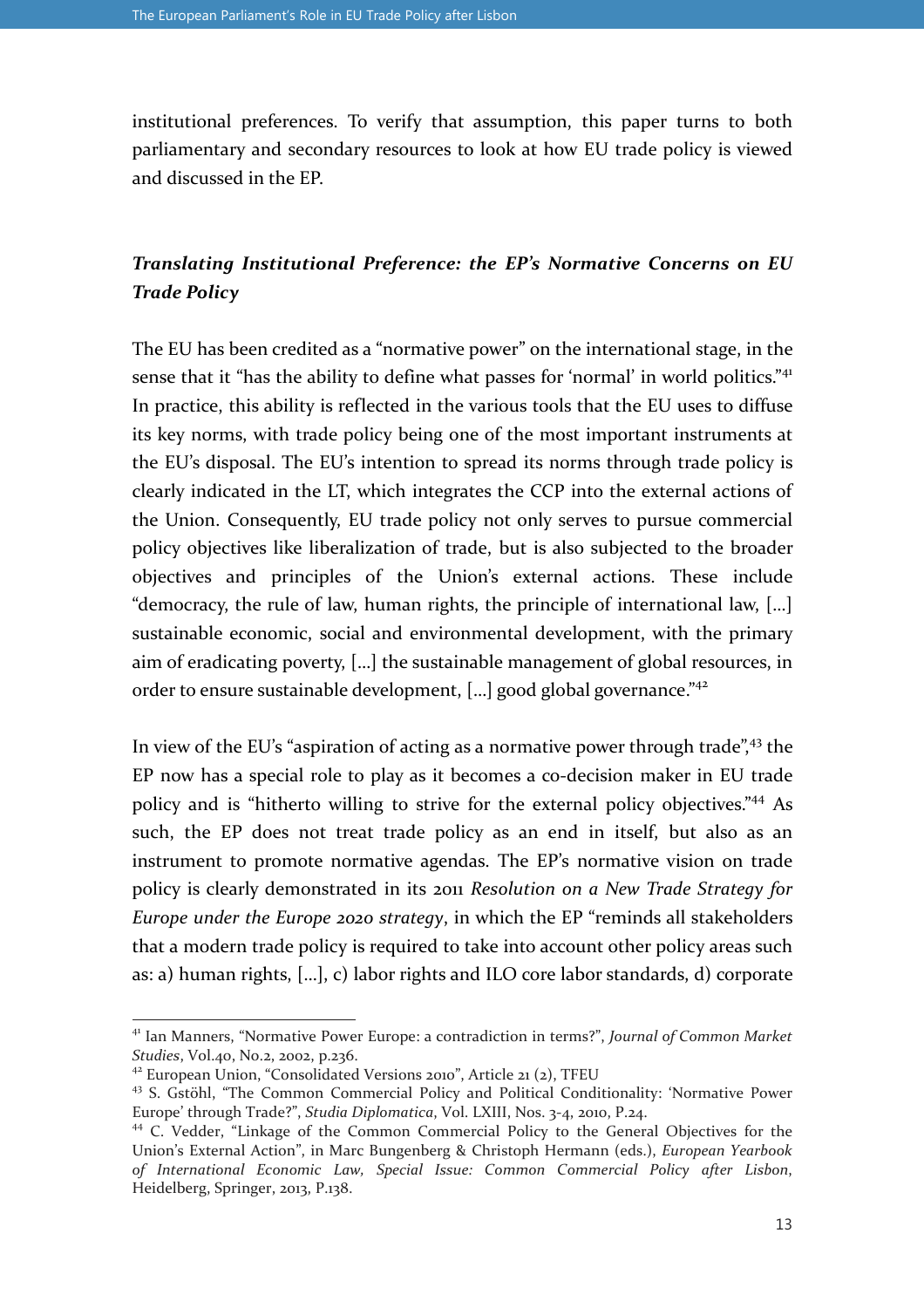social responsibility, […], f) environmental policy, […], i) development policy, j) protection of consumer interests and rights, […], l) foreign policy, […], promotion of the rule of law."<sup>45</sup> Apparently, this is a long list of norms that the EP wants to promote through EU trade policy, and the political groups in the EP may attach different importance to different norms. However, it is still possible to identify some of the common normative agendas that the EP is advocating in trade policy, notably human rights, sustainable development, labor and environmental standards.

#### Human Rights

Human rights is one of the fundamental values upon which the Union is founded and is considered by Ian Manners to be one of the five "core norms" (peace, liberty, democracy, the rule of law, human rights and fundamental freedoms) of the EU.<sup>46</sup> Since the Lomé IV convention in 1989, the EU has been trying to promote human rights in trade policy through the inclusion of human rights clause in trade agreements. Such clauses permit the EU to suspend the negotiated agreements in times of human rights violation and are now incorporated into the various types of EU's trade agreements with over 120 countries in the world.<sup>47</sup>

The EP has a reputation of being "the most prominent of the EU institutions when it comes to speaking out against violations of human rights and using its influence to press for global respect for international human rights standards."<sup>48</sup> This is also reflected in the EP's position on EU trade policy, in the sense that it has always been "a leading voice in the adoption of human rights clauses."<sup>49</sup> The EP's strong voice on inserting human rights clauses into trade agreements is evident in the 2010 Resolution on Human Rights and Social and Environmental Standards in International Trade Agreements, in which the EP "firmly supports the practice of including legally binding human rights clauses in the EU's international agreements, […], reaffirms that these clauses must also be included in all trade and sectoral agreements, […], welcomes the inclusion of such a clause in the 'new

<sup>45</sup> European Parliament, resolution of 27 September 2011 on a New Trade Policy for Europe under the Europe 2020 Strategy, P7\_TA (2011)0412, Brussels, 2011, point 5.

<sup>&</sup>lt;sup>46</sup> I. Manners, "Normative Power Europe: a Contradiction in Terms?", op,cit., p.242.

<sup>&</sup>lt;sup>47</sup> L. BARTELS, "The European Parliament's Role in Relation to Human Rights in Trade and Investment Agreements", European Parliament Policy Department, EXPO/B/DROI/2012-09, February 2014, p.6.

 $48$  H. Geoffrey,  $46$  the Role of the European Parliament in Human Rights Protection", in B. Benedek, W. Karl etc. (eds.), *European Yearbook on Human Rights*, Intersentia, 2009, p.109.

<sup>49</sup> L.BARTELS, op.cit, p.20.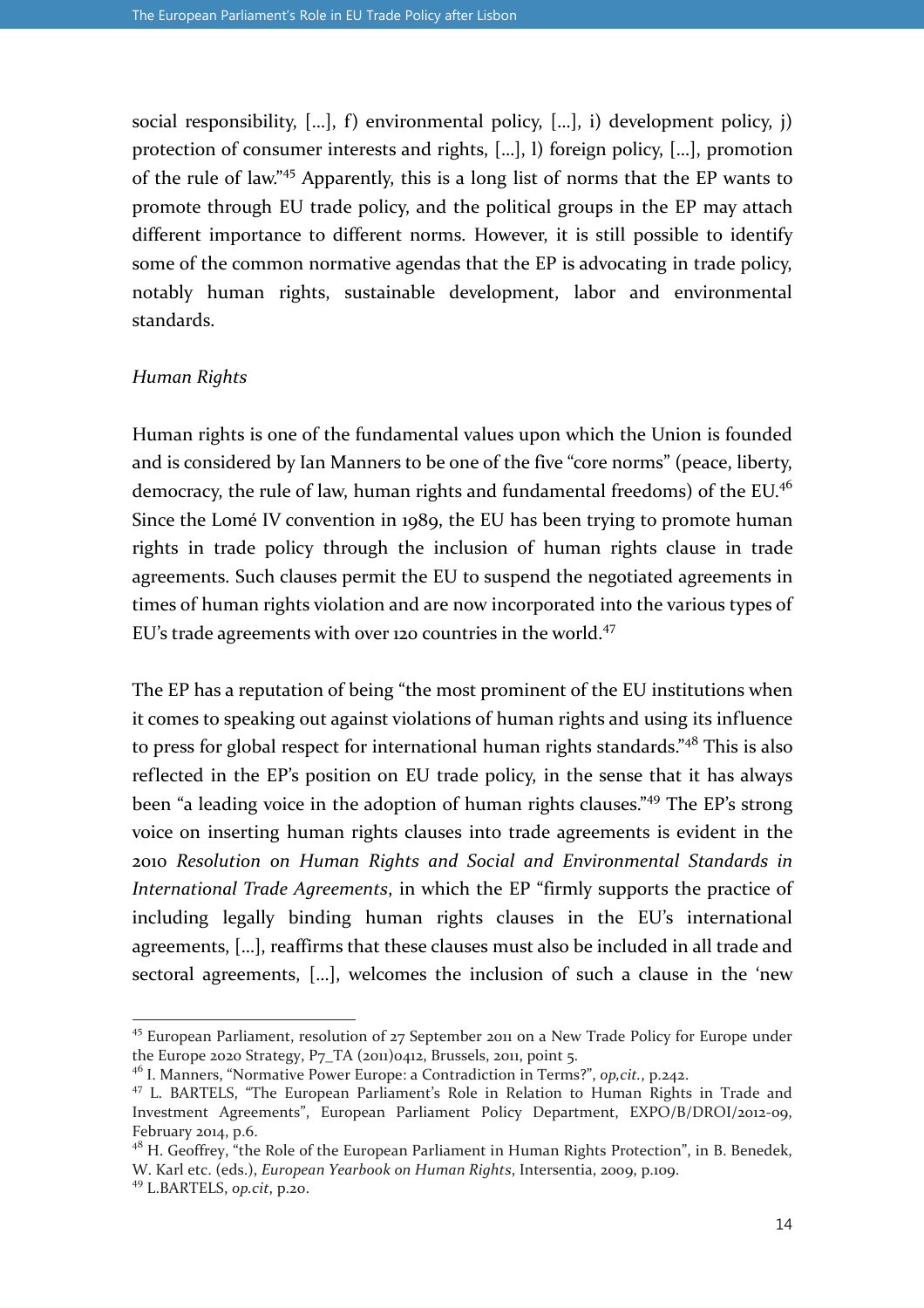generation' free trade agreements."<sup>50</sup>

Following the entry into force of the LT, the EP now has the potential to utilize its power of consent to promote human rights through international trade agreements. One of the examples here is the EU FTA negotiation with Colombia that started in 2007 but was only concluded in 2012. The negotiation of the agreement was controversial due to the human rights concern. Opponents of the agreement criticized the EU for turning a blind eye to the grave human rights situation in Colombia where labor unionists and journalists were often victims of threats and aggressions.<sup>51</sup> The EP then passed a resolution calling for Colombia to establish a transparent and binding road map on human rights.<sup>52</sup> This requirement was finally met by the Colombian government as a condition for the EP to approve the agreement. The EP's principled position on human rights in international agreements is also reflected in the SWIFT case and ACTA case, which were both rejected by the EP on the grounds of protecting citizen privacy and individual freedom. Although this is not true for all cases, these examples do show that human rights and normative concerns could be the EP's red line for approving a trade agreement.

#### Sustainable Development, Labor and Environmental Standards

Sustainable economic, social and environmental development are among the key objectives of the Union's external action. Under the LT, trade policy is also used by the EU to pursue these goals. Since 2008, a new type of conditionality in the form of "sustainable development" chapters has characterized the EU's trade agreements.<sup>53</sup> Such chapters usually contain articles requiring parties to comply with labor and environmental standards.

The EP has been persistently pushing for the norms of sustainable development, labor and environmental standards in the EU's trade agreements. In its 2010 Resolution on the EU Policy Coherence for Development and the 'Official Development Assistance plus' Concept, the EP "stresses that the implementation of

<sup>&</sup>lt;sup>50</sup> European Parliament, Resolution of 25 November 2010 on human rights and social and environmental standards in international trade agreements, P7\_TA (2010)0434, Brussels, 2010, point 12.

<sup>&</sup>lt;sup>51</sup> COHA, "Human Rights Consideration in EU-Columbia Trade Agreement", accessed 27 April 2015, http://www.coha.org/human-rights-considerations-in-the-e-u-colombia-trade-agreement/

 $52$  European Parliament, resolution of 13 June 2012 on the EU trade agreement with Colombia and Peru, P7\_TA (2012)0249, Brussels, 2012, point 15.

<sup>53</sup> L. BARTELS, op.cit, p.8.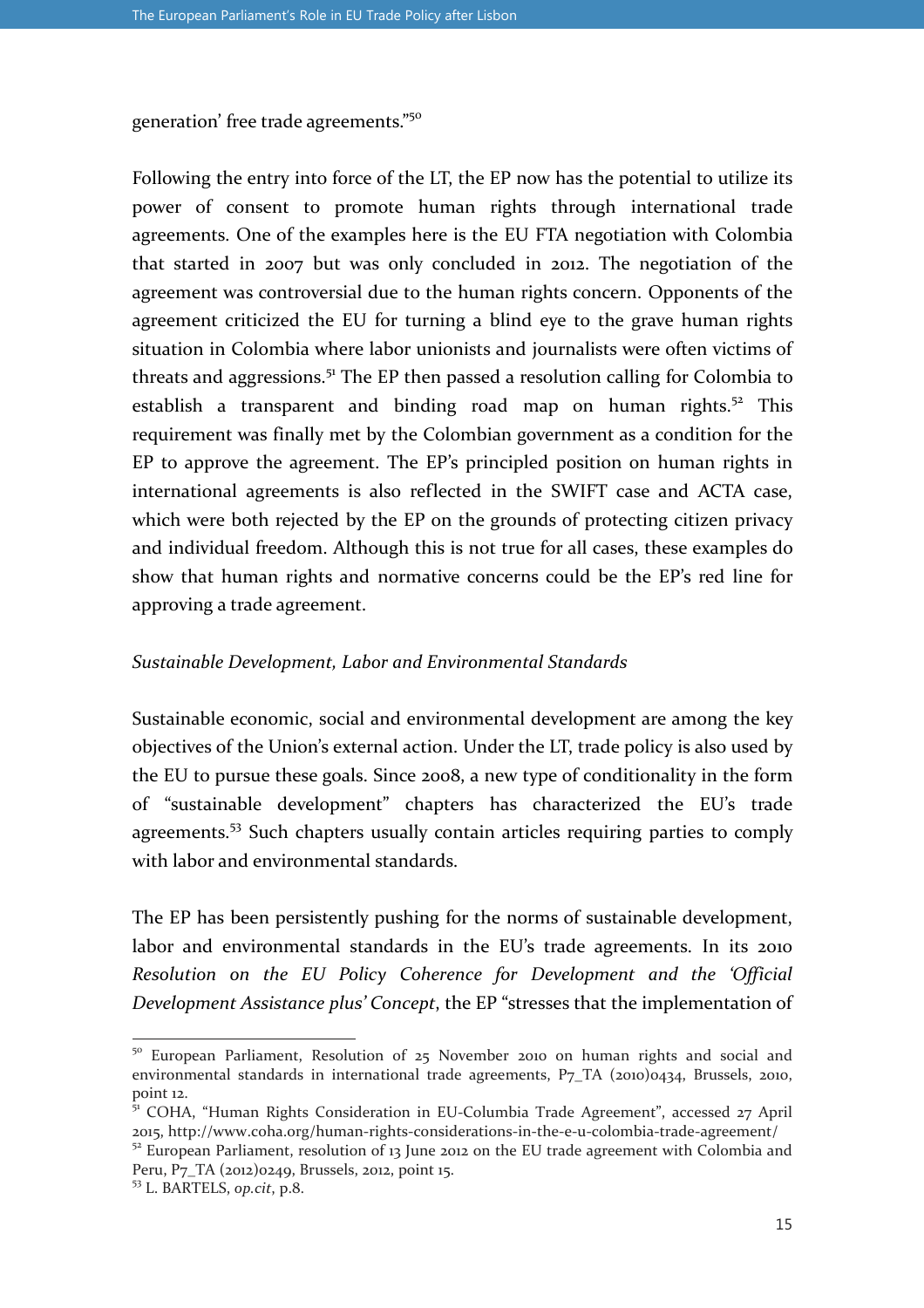the Sustainable Development Chapters in trade agreements should serve as an opportunity for the European Commission to promote good governance and the application of fundamental European values."<sup>54</sup> In a 2011 resolution, the EP also called for the Commission to integrate a sustainability chapter to cover areas such as trade and the environment within FTAs.<sup>55</sup>

Social, labor and environment rights form an integral part of sustainable development and are of particular concern in the EP's vision of EU trade policy. While believing trade policy to be a useful instrument to promote social and environmental standards, the EP is also of the opinion that including such standards in trade agreements could produce added-value, in the sense that it allows "more civil society interaction and greater support for political and social stability, thus establishing a climate which is more conducive to trade."<sup>56</sup> Therefore, on 25 November 2010, the EP adopted by a large majority a resolution which "calls on the Commission to include systematically in all free trade agreements negotiated with non-EU countries a series of social and environmental standards that include, (a) a list of minimum standards that must be respected by all the EU's trading partners; […] (b) a list of other conventions that should be implemented gradually and flexibly, taking account of developments in the economic, social and environmental situation of the partner concerned…"<sup>57</sup> The EP further emphasized in a 2011 resolution that "inclusion of social, environmental standards and human rights should be binding in all FTAs." $58$ 

The EP's normative concern for sustainable development, labor and environmental standards is certainly manifested in the new generation FTAs, notably the EU-South Korea FTA, which is by far the most developed and is considered the "EU best practice" <sup>59</sup> when it comes to including a sustainable development chapter in FTAs. In response to the Commission proposal and Council's draft decision to open negotiations with South Korea, the EP's INTA

<sup>54</sup> European Parliament, Resolution of 18 May 2010 on the EU Policy Coherence for Development and the 'Official Development Assistance plus' Concept, P7\_TA (2010)0174, Brussels, 2010, point 43.

 $^{55}$  European Parliament, resolution of 27 September 2011, op.cit., point 13.

<sup>&</sup>lt;sup>56</sup> European Parliament, resolution of 25 November 2010 on human rights and social and environmental standards in international trade agreements, P7\_TA (2010)0434, Brussels, 2010.  $57$  Ibid, point 15.

<sup>&</sup>lt;sup>58</sup> European Parliament, resolution of 27 September 2011, op.cit., point 6.

<sup>&</sup>lt;sup>59</sup> Syndicat European Trade Union, "EP INTA Hearing on Sustainable Development Chapters in Trade Agreements", Judith Kirton-Darling, 27 November 2013, accessed 27 April 2014, http://www.etuc.org/speeches/ep-inta-hearing-sustainable-development-chapters-tradeagreements#.VT9u4I7xJU0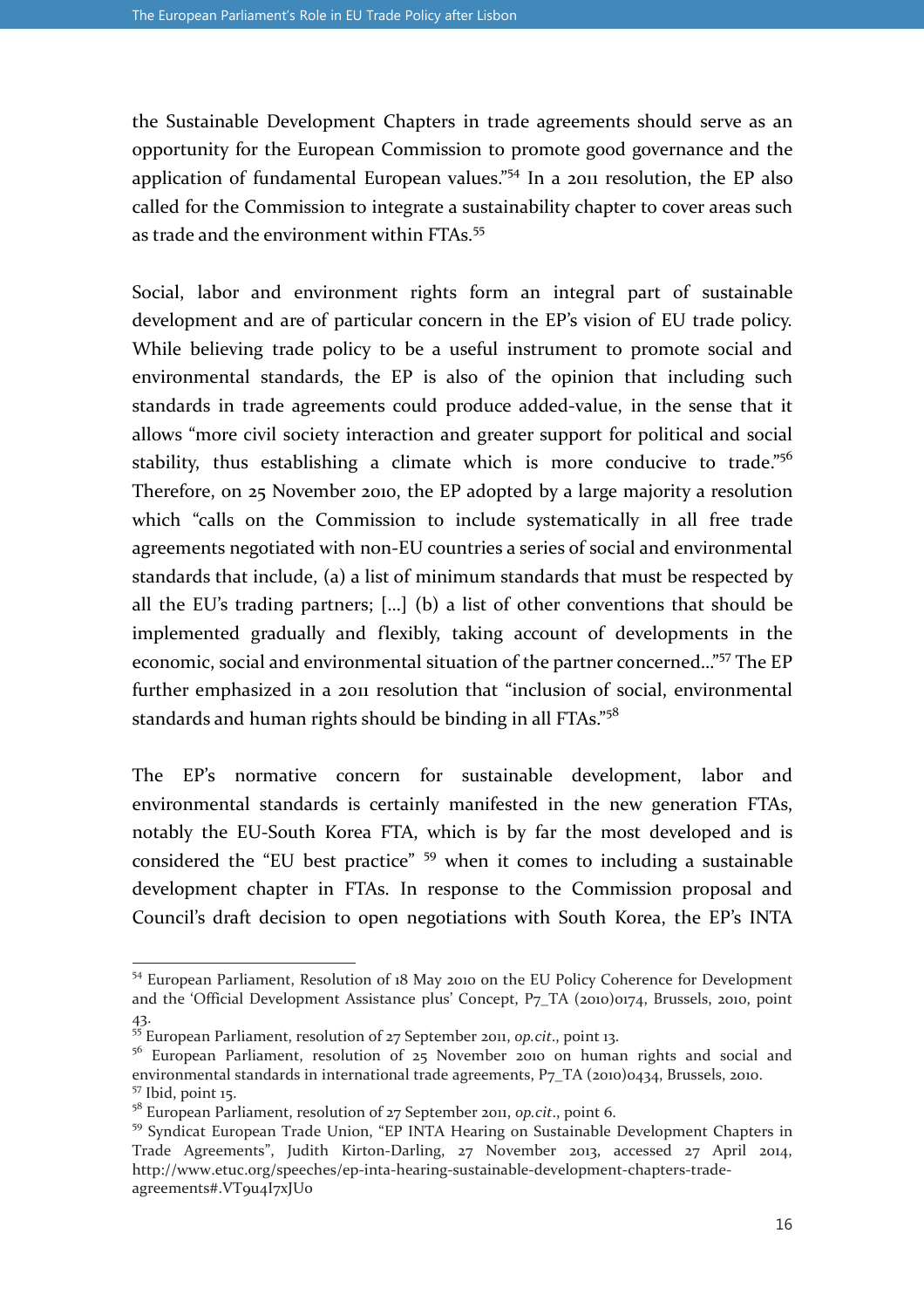committee published a recommendation, calling for the FTA to contain "a chapter on sustainable development, broad in scope, containing comprehensive commitment regarding labor standards and environmental agreements, including an innovative monitoring mechanism with strong civil society involvement."<sup>60</sup> Specifically, on labor rights, the recommendation asks the FTA to outline "a shared undertaking that goes beyond core ILO labor standards, committing the parties to make continued and sustained efforts towards ratifying the fundamental ILO conventions as well as the other Conventions that fall within the ILO's 'up-to-date' rubric."<sup>61</sup> The recommendation also made reference to environmental standards, asking both South Korea and the EU to recognize "the value of international environmental governance and agreements […] commitment to reaching the ultimate objective of the Kyoto Agreement and to the future development of the international climate change framework in accordance with the Bali Action Plan."<sup>62</sup> The EP's recommendations on labor and environmental standards were finally included in the EU-South Korea FTA under chapter 13 with the title of "trade and sustainable development". $63$ 

# Translating Public Concerns: the EP's Politicization and Protectionist Tendencies towards EU Trade Policy.

The empowerment of the EP in the decision making of EU trade policy has provided "the Commission and member states with the opportunity to narrow the gap between public political preferences and perceptions, on the one hand, and actual EU trade policies on the other."<sup>64</sup> While it is true that the EP's involvement in EU trade policy has brought more "democratic legitimacy" to this previously technical-expertise-dominated policy area, there is also concern over whether this would subject EU trade policy to the impacts of EU domestic politics, and

l

<sup>&</sup>lt;sup>60</sup> European Parliament, "Recommendation of 9th February 2011 on the draft Council decision on the conclusion of the Free Trade Agreement between the European Union and its Member States, of the one part, and the Republic of Korea of the other part", A7-0034/2011, Brussels, 9 February 2011, p. 10.

 $\overline{61}$  Ibid.

 $62$  Ibid.

 $63$  European Union, "Free Trade Agreement between the European Union and its Member States, of the one part, and the Republic of Korea, on the other part", Official Journal of the European Union, L127/62, 14 May 2011, chapter 13.

<sup>&</sup>lt;sup>64</sup> J. Hillman and D. Kleimann, "Trading Places: the New Dynamics of EU Trade Policy under the Treaty of Lisbon", Economic Policy Paper Series, 2010, p.7.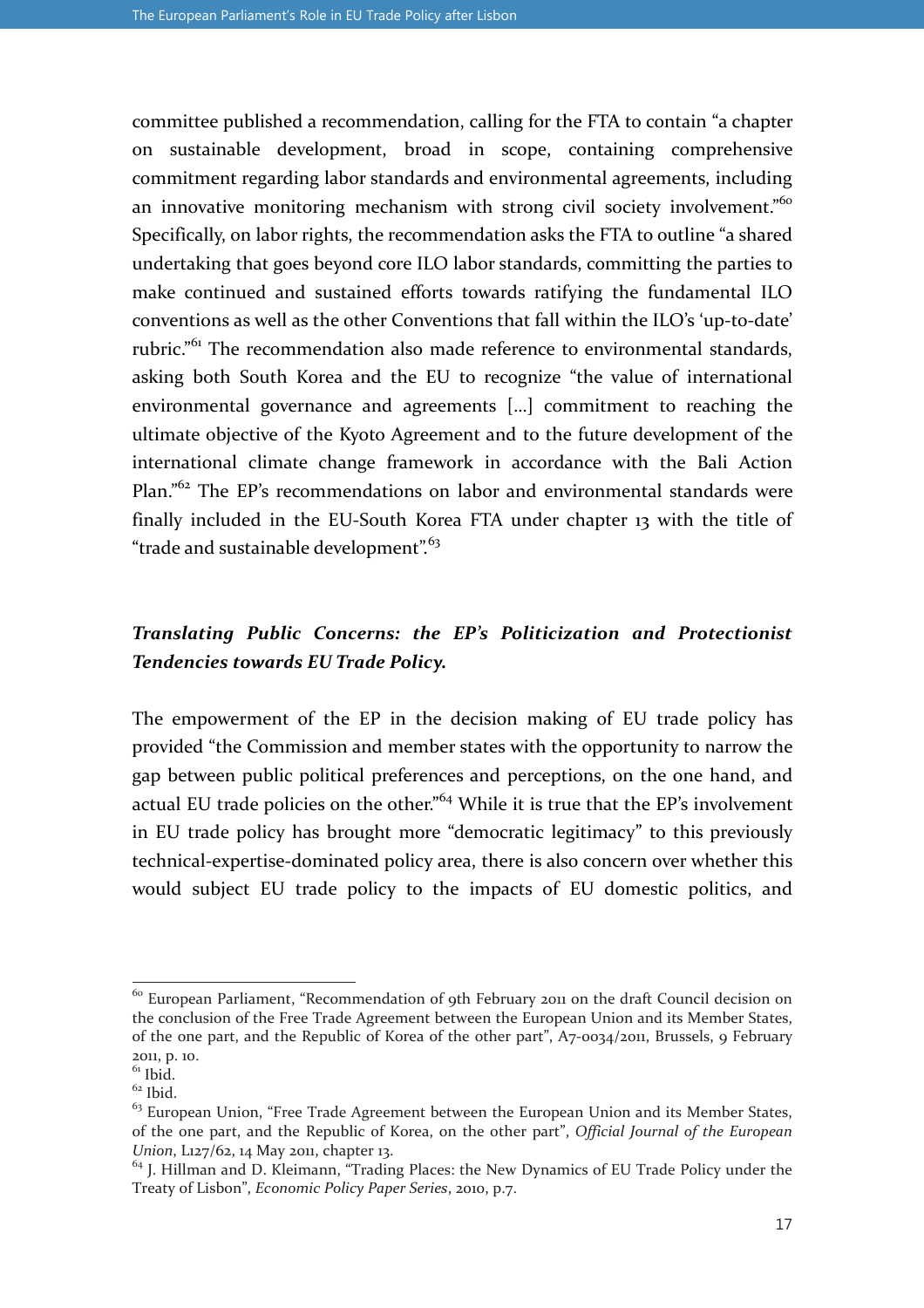subsequently, whether this would lead to a more protectionist EU trade policy.<sup>65</sup>

The literature on politics of trade has shown that agents are generally more liberaloriented than principals as they are less exposed to domestic pressure for protection.<sup>66</sup> This is confirmed in EU trade policy making. Compared to the Commission (agent) who tends to be more liberal and free-trade oriented, the EP (new principal following the LT) shows more protectionist tendencies in regards to EU trade policy.<sup>67</sup> As the EP is the only principal in the EU system that is directly accountable to European voters and interest groups, it is expected that the EP may "serve as a new gate for societal interests, including from trade union lobbyists and NGOs."<sup>68</sup> Consequently, as argued by David Kleimann, "the promotion of immediate and short term economic welfare concerns, such as job security, protection of domestic production and consumer protection, as brought to MEP's attention by their constituencies, political supporters, business associations, labor unions and others, represents both immense pressures and opportunities for INTA Committee members to gain the domestic political capital necessary to ensure their re-election."<sup>69</sup>

The EU-South Korea FTA is one again an illustrative example of how domestic political dynamics could play into the EU trade negotiation via the EP. Despite the huge potential value, the drafted EU-South Korea FTA was strongly opposed by European small-car manufacturers, who feared that a FTA with Korea would lead to a surge of cheap Korean small cars into the European market, thus threatening the European automobile industry. Realizing that the agreement would have to be approved and implemented by the EP, the European automobile industry launched strong lobbying efforts towards the EP, which finally resulted in a strong safe-guard clause at the EP's request. Another example is the TTIP negotiation, during which France's protectionist stance towards the audiovisual industry was supported by the EP who managed to keep this industry outside the scope of the negotiation.

l

 $65$  Markus Krajewski, "New Functions and New Powers for the European Parliament: assessing the changes of the Common Commercial Policy from the perspective of democratic legitimacy", op.cit., p.84.

<sup>&</sup>lt;sup>66</sup> See A. Young & J. Peterson, Parochial Global Europe: 21<sup>st</sup> Century Trade Politics, Oxford, Oxford University Press, 2014; Helen Milner, "the Political Economy of International Trade", Annual Review of Political Science, 2, 1999, pp.91-114.

<sup>&</sup>lt;sup>67</sup> S. Gstohl, "the European Union's Trade Policy", op.cit., p.7.

<sup>&</sup>lt;sup>68</sup> L. Putte, F. Ville etc., "The European Parliament as an international actor in trade: from power to impact", op.cit., p.64.

 $^{69}$  D. Kleimann, "Taking stock: EU trade common commercial policy in the Lisbon Era", op.cit., p.21.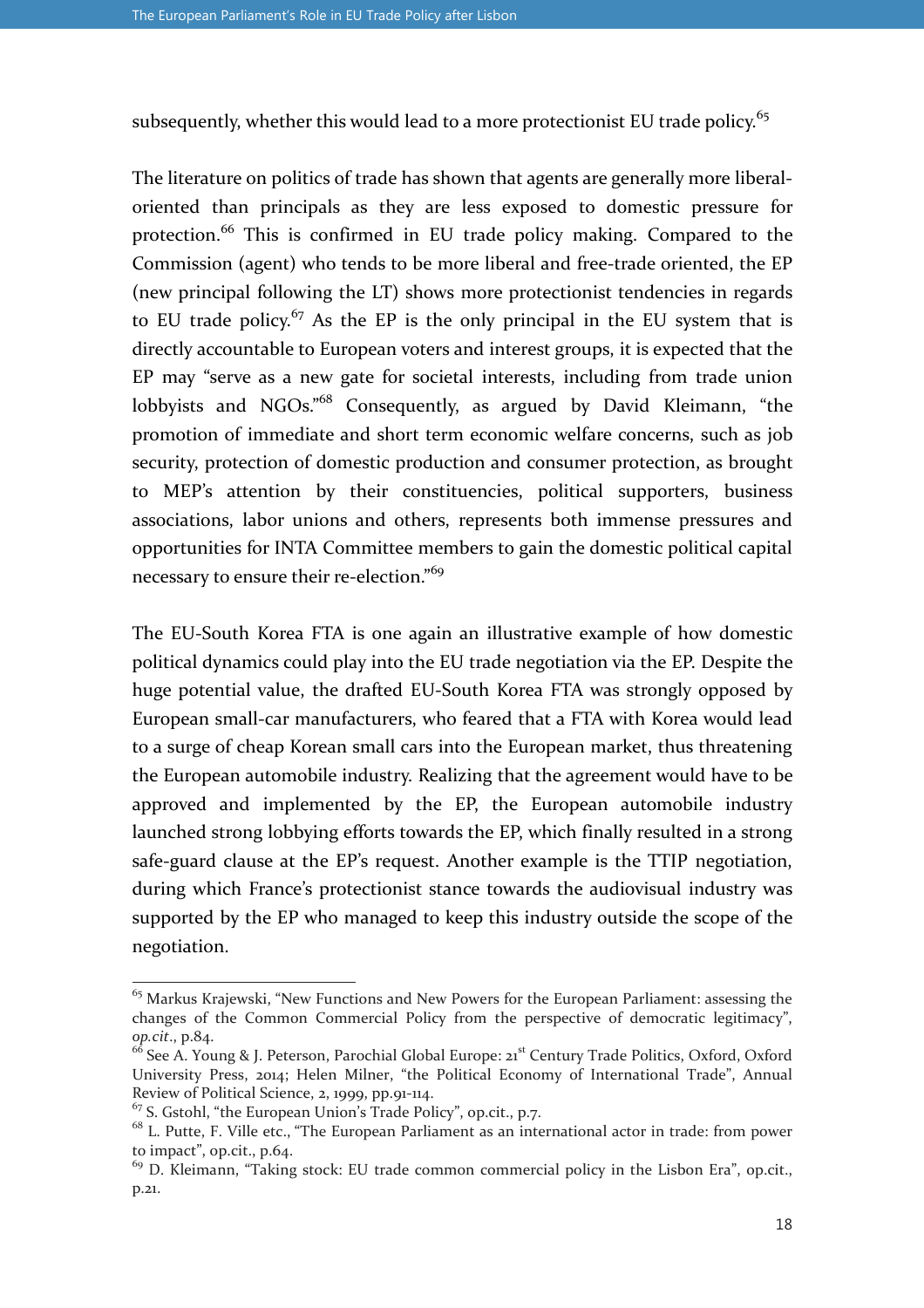### Cohesion of the EP in EU Trade Policy

While the EP's role has been significantly elevated in the LT, it is also noteworthy that the EP itself is not a monolithic body, but is organized around a multiple number of actors in the legislative field, including the presidents, political groups, committees, delegations and 751 MEPs from 28 Member States (MSs). Each of these actors play a different role within the EP.

In the field of trade policy, the major players are the INTA committee and the political groups, with the former being more technocratic and the latter playing a more political and decisive role. On trade policy, a general distinction can be identified between two groups of MSs, namely, a group of liberal Northern states led by Germany, the Netherlands, UK and the Nordics, and a group of protectionist Southern states represented by France, Italy, Spain, Portugal and Greece.<sup>70</sup> However, such national cleavages are not that apparent in the EP as the MEPs are not organized by nationality but sit in political groups according to their political affiliation. As a result, the cleavages mainly exist along the party group/ideological lines rather than national division. This is evidenced by a survey from VoteWatch Europe, which shows that major party groups in the EP have demonstrated a high rate of intra-party cohesion on all policy areas during the  $7<sup>th</sup>$ term (see chart 1). A comparison between voting on international trade and the voting on all issues further illustrates that political group cohesion on international trade is generally higher than the overall cohesion on all issues (see chart 2).

 $7^\circ$  Maurizio Carbone, "EBA, EU trade policy and the ACP: a tale of two North-South divides", in Gerrit Faber & Jan Orbie (eds.), European Union Trade Politics and development: 'everything but arms' unraveled, London, Routledge, 2007, p.55.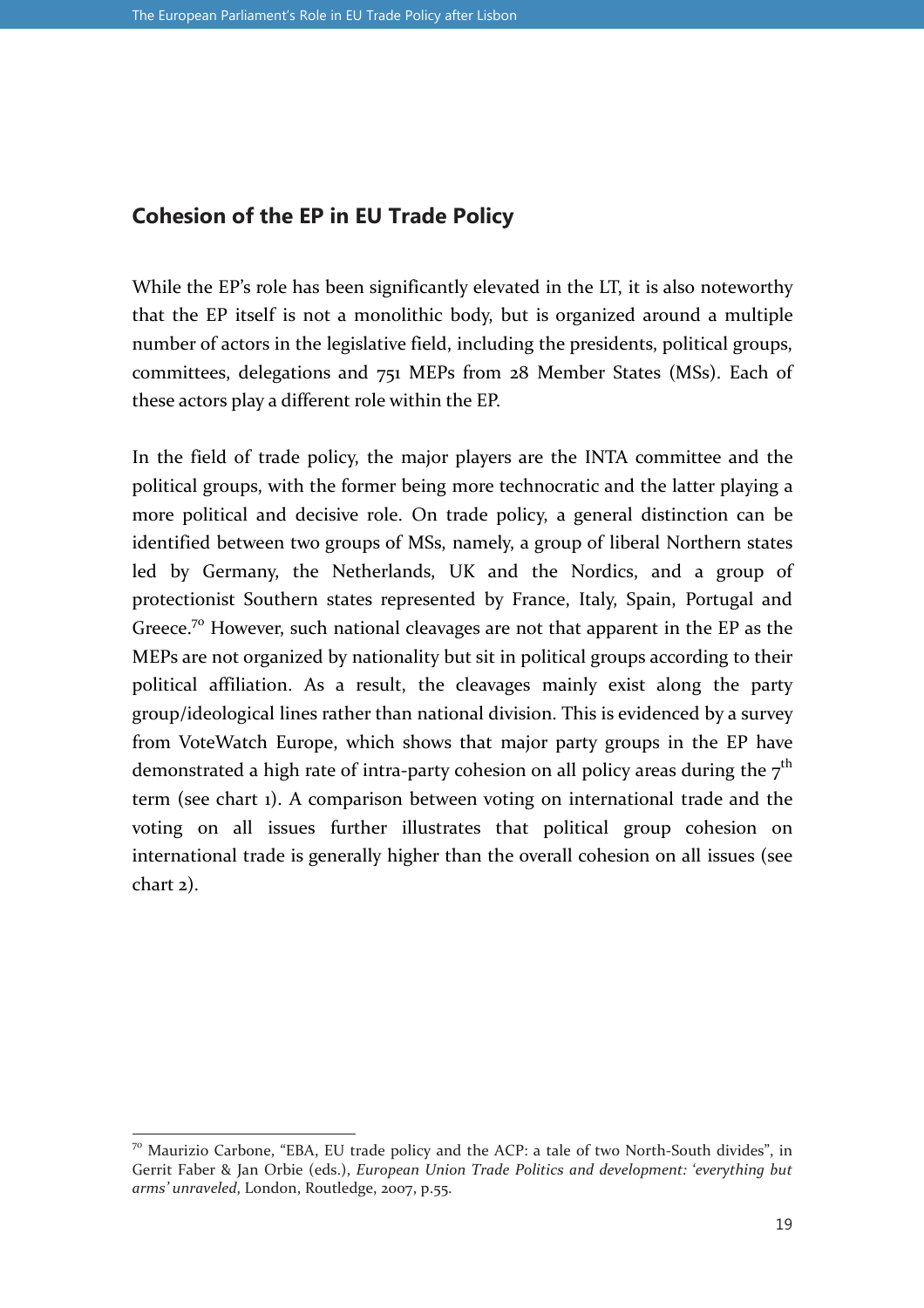### Chart 1



Source: VoteWatch Europe, www.votewatch.eu, accessed 26 April 2015

Chart 2

 $\overline{a}$ 

| Group                 | GYE/NGL   | Greens    | S & D | <b>ALDE</b>                                   | <b>EPP</b> | <b>ECR</b> | <b>EFD</b> |
|-----------------------|-----------|-----------|-------|-----------------------------------------------|------------|------------|------------|
| Area                  |           | /EFA      |       |                                               |            |            |            |
| Overall               | $79.37\%$ | $94.68\%$ |       | $91.54\%$   88.40%   93.63%   86.65%   48.59% |            |            |            |
| cohesion              |           |           |       |                                               |            |            |            |
| Cohesion on $86.90\%$ |           | 95.46%    |       | $92.61\%$   88.24\%   93.00\%                 |            | $93.59\%$  | $47.55\%$  |
| international         |           |           |       |                                               |            |            |            |
| trade                 |           |           |       |                                               |            |            |            |

Source: extracted from VoteWatch Europe, www.votewatch.eu, accessed 26 April 2015

Since international trade agreements need a simple majority in order to be ratified in the EP, inter-group cohesion is thus crucial for decision-making in trade policy. In this regard, studies have shown that votes on FTAs are largely divided into two groups, either in favor of or against FTAs, depending on the lines of the political groups.<sup>71</sup> Specifically, the GUE and the Greens on the left end of the ideological spectrum votes in most cases against trade agreements. In particular, the GUE sticks to the principle of "trade justice" rather than "free trade" as they believe "free trade between two partners does not always make both better off, [instead]

 $71$  Yoo-Duk Kang, "European Affiliations or National Interests? Analyses of voting patterns on trade policy in European Parliament", KIEP Working Paper, 13-07, pp.32-33.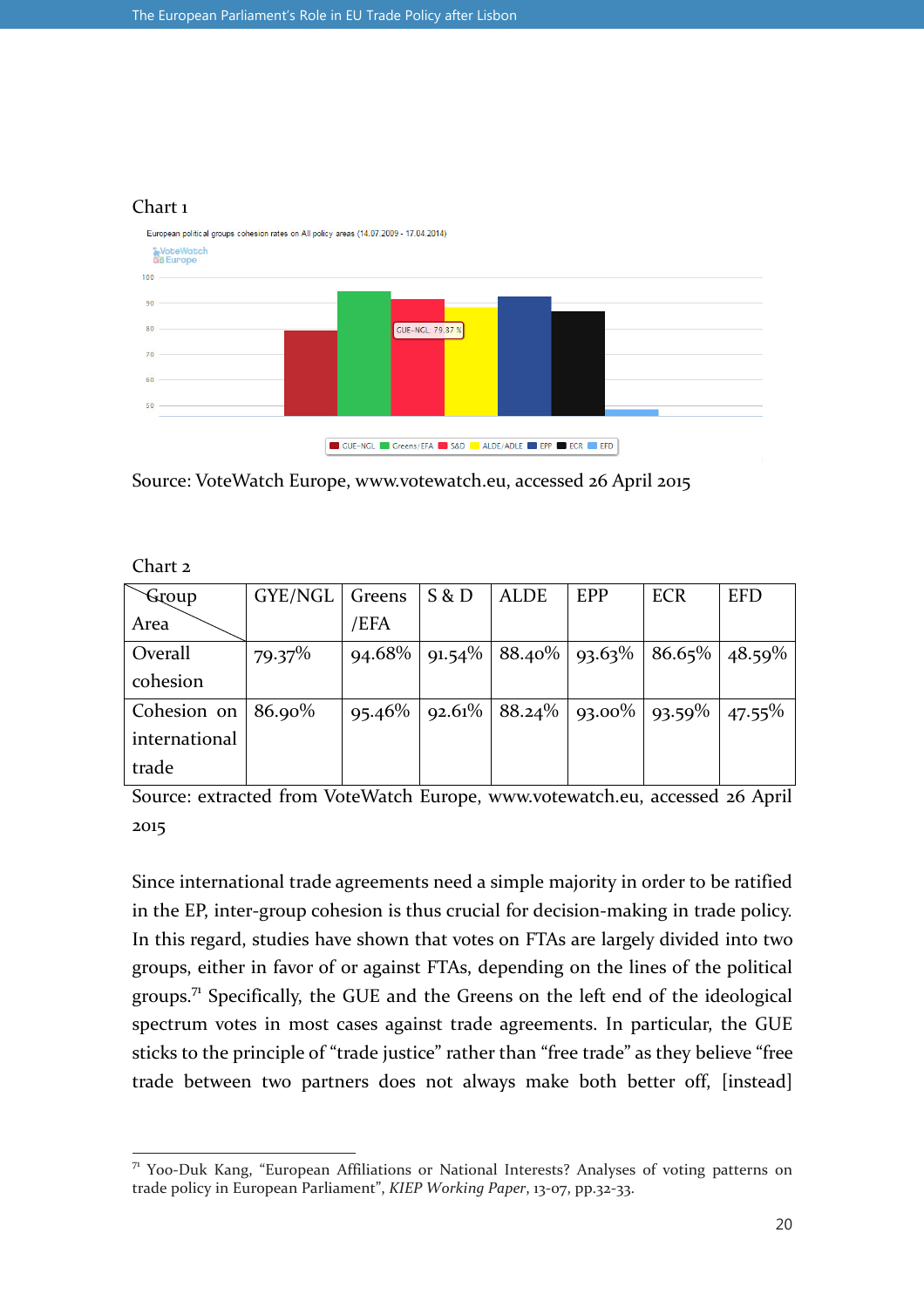liberalization of trade has caused worldwide social and ecological destruction."<sup>72</sup> As such, they are "opposed to all international trade agreements that are shaped by the interests of big business […] call for a trade policy that is based on development aims."<sup>73</sup> The Greens share the GUE's position in claiming that the EU "must end the injustice of its biased development policies and make trade a good deal for all."<sup>74</sup>

On the other sides of the ideological spectrum (center and right parties), the ALDE, the EPP and the ECR are mostly in favor of trade agreements with the exception of the Anti-counterfeiting Trade Agreement (ACTA).<sup>75</sup> The ECR supports the principle of "free and fair trade"<sup>76</sup>, they firmly believe that "free markets and free trade form the basis of global wealth creation and provide an essential framework for enterprise, opportunity and prosperity."<sup>77</sup> Contrary to the GUE, the ECR claims that "trade, not aid, is the key to allowing developing countries worldwide to escape the poverty trap."<sup>78</sup> Therefore, in the last parliamentary term, the ECR has "driven the opening of trade across the world."<sup>79</sup>

As the largest group in the EP, the EPP aims for "a global trading system that is as open and fair as possible in order to both build political links and create new jobs in Europe's exporting industries."<sup>80</sup> Believing in Europe's ability to shape an open and rules-based global trading system, the EPP wants EU trade policy to "open markets while promoting and defending the interests of its people and industry worldwide."<sup>81</sup> Therefore the EPP is apparently opposed to populists' calls for more protectionism, which is seen by the EPP as a menace to European and global prosperity.

<sup>72</sup> GUE/NGL, "Trade & Foreign Affairs", accessed 26 April 2016, http://www.guengl.eu/eu-2014/theme/9-trade-and-foreign-affairs

 $73$  Ibid.

<sup>74</sup> The Greens/European Free Alliance, "International", accessed 26 April 2016, http://www.greensefa.eu/international-9.html

<sup>75</sup> L. Putte, F. Ville etc., op.cit., p.61.

<sup>76</sup> European Conservatives and Reformists Group, "Guide to the ECR Group in the European Parliament", accessed 26 April 2015, http://ecrgroup.eu/

<sup>77</sup> European Conservatives and Reformists Group, "International trade", accessed 26 April 2015, http://ecrgroup.eu/policy/inta-international-trade-committee/  $7^8$  Ibid.

<sup>79</sup> European Conservatives and Reformists Group, "Taking the EU in a new direction: 20 achievements of the ECR Group 2009-2014", accessed 26 April 2015, http://ecrgroup.eu/

<sup>80</sup> European People's Party, "A Reform Agenda for Europe's Future", accessed 26 April 2016, http://www.eppgroup.eu/

 $81$  European People's Party, "Let's open up to more jobs through trade", accessed 26 April 2016, http://www.eppgroup.eu/our-priority/Let%E2%80%99s-open-up-to-more-jobs-through-trade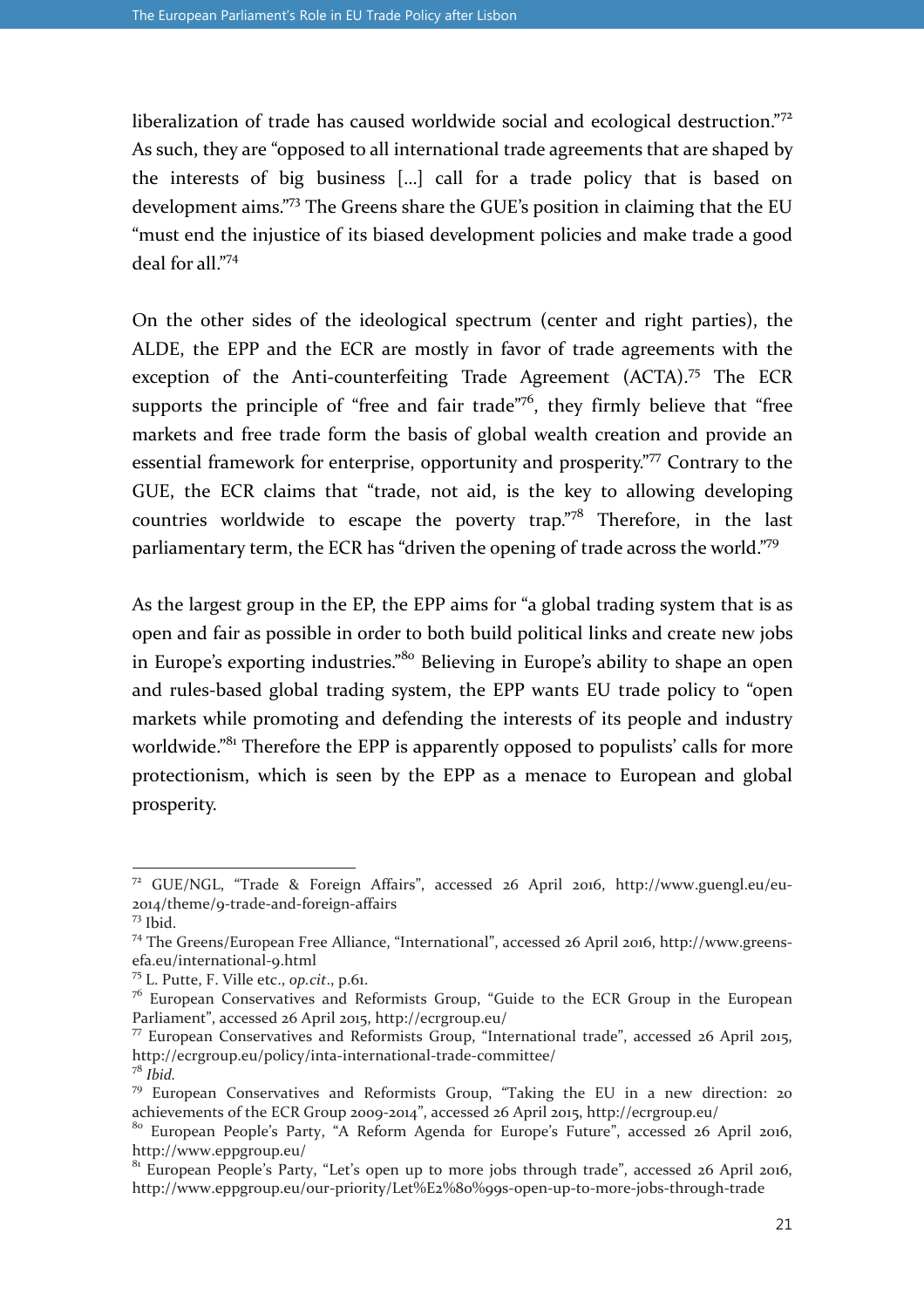The S & D group are the second largest group in the EP, they essentially share the position of the center and right parties in open trade, but they distinguish themselves from the others by bringing in non-trade social issues into trade negotiations. They expect trade to play a role in fighting against poverty and promoting development abroad, insisting that "any trade agreement must also safeguard our public service and protect the environment, high standards of public health, welfare and food safety, rights at work and fundamental human rights.<sup>"82</sup> The S & D group further strengthen its hardline on social and environmental rights by claiming in its mission statement that they will "not allow hard-won social and environmental protections in the EU to be undermined."<sup>83</sup>

### Recognition of the EP in EU Trade Policy

Recognition of the EP in trade policy has also undergone a significant change, with its role being increasingly felt and recognized by other actors inside and outside the EU. As an "institutional ally" of the EP in the EU system, the Commission has been relatively more willing to recognize the EP's role in trade policy from an early stage. The two institutions established a Framework Agreement to govern their relations since 1990. This agreement is updated every 5 years, with the most recent updating concluded in 2010. Under the current Framework Agreement, the Commission "guarantees that it will apply the basic principle of equal treatment for Parliament and the Council, especially as regards access to meetings and the provision of contributions or other information, in particular on legislative and budgetary matters."<sup>84</sup>

Regarding international agreements, the Commission promises in the Framework Agreement that "Parliament shall be immediately and fully informed at all stages of the negotiation and conclusion of international agreement, including the definition of negotiating directives…[such information] shall be provided to Parliament in sufficient time for it to be able to express its point of view if appropriate, and for the Commission to be able to take Parliament's view as far as

 $82$  Group of the Progressive Alliance of Socialists & Democrats in the European Parliament, "Europe-a call for change", p.5., accessed 26 April 2015, http://www.socialistsanddemocrats.eu/mission-vision-values  $83$  Ibid.

 $84$  The European Parliament and the European Commission, "Framework Agreement on relations between the European Parliament and the European Commission", Official Journal of the European Union, L 304, 20 November 2010, p.49.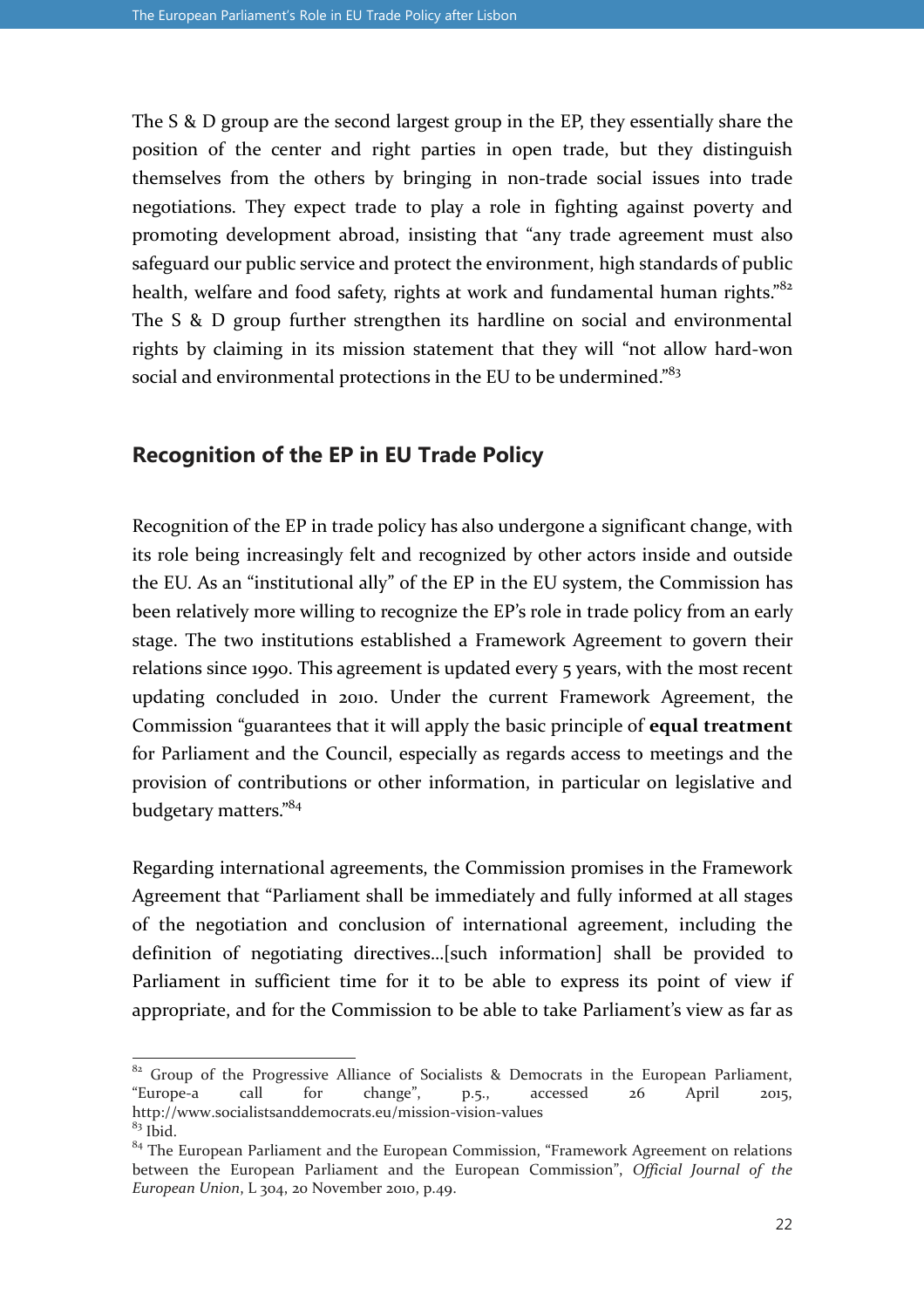possible into account."<sup>85</sup> This "achievement" of the EP was not without controversy though, as the Council called it an "illegal" provision and even threatened to bring the case to the European Court of Justice in 2010.<sup>86</sup> Moreover, the EP is still facing considerable difficulties in accessing classified information in the negotiations on international agreement, notably in the ongoing Trans-Atlantic Trade and Investment Partnership (TTIP) negotiation. $87$  But despite these difficulties and controversies, there are also substantial evidences that the Commission is listening and communicating more and more with the EP, in particular with certain political groups in order to secure the majority for an agreement.<sup>88</sup> This is surely a clear indication of the Commission's recognition of the EP's role in EU trade policy.

Another sign of recognition of the EP's role in trade policy is the increasing lobbying activities surrounding the EP. As the EP becomes a real decision maker in trade policy following the LT, influencing the EP has become more important. Moreover, since the EP is in many ways "more transparent and more accessible than many of the EU's national parliaments,<sup>89</sup> it also presents "a credible lobbying opportunity for interests groups."<sup>90</sup> For instance, during the EU-South Korea FTA negotiation, the EP was fiercely lobbied by the European automobile industry to include a strong "safeguard clause" to protect European car producers against South Korean competitors.<sup>91</sup> Another example is the TTIP negotiation in which the EP was strongly lobbied by business advocacy groups in order to get the contentious Investor-State-Dispute-Settlement (ISDS) chapter passed in its resolution.<sup>92</sup>

The EP's role in trade policy making is also increasingly recognized by third party countries. In February 2010, the EP voted down the SWIFT Interim agreement

 $85$  Ibid.

<sup>86</sup> V. Pop, "Member States threaten MEPs and commission with legal case", euobserver, 21 October 2010, accessed 23 October 2015, https://euobserver.com/institutional/31098

<sup>&</sup>lt;sup>87</sup> Corporate European Observatory, "TTIP talks: despite the PR, still under a cloak of secrecy", May  $5^{\text{th}}$ , 2015, accessed 23 October 2015, http://corporateeurope.org/internationalaccessed 23 October 2015, http://corporateeurope.org/internationaltrade/2015/05/ttip-talks-despite-pr-still-under-cloak-secrecy

<sup>88</sup> Interview 1, administrator at DG EXPO, European Parliament, Brussels, 10 April 2015

<sup>&</sup>lt;sup>89</sup> M. Rasmussen, "Lobbying the European Parliament: A necessary evil", CEPS Policy Brief, No. 242, May 2011, p.1.

<sup>&</sup>lt;sup>90</sup> W. Lehmann, "the European Parliament", in David Coen & Jeremy Richardson (eds.), Lobbying the European: Institutions, Actors, and Issues, Oxford, Oxford University Press, 2009, P.65.  $91$  L. Richardson, op.cit., p.11.

 $92$  B. Staes & M. Cato, "Lying to get ISDS through the European Parliament", EurActiv,  $\alpha$ 8 June 2015, accessed 23 October 2015, http://www.euractiv.com/sections/tradesociety/Lying%20to%20get%20ISDS%20through%20the%20European%20Parliament-315199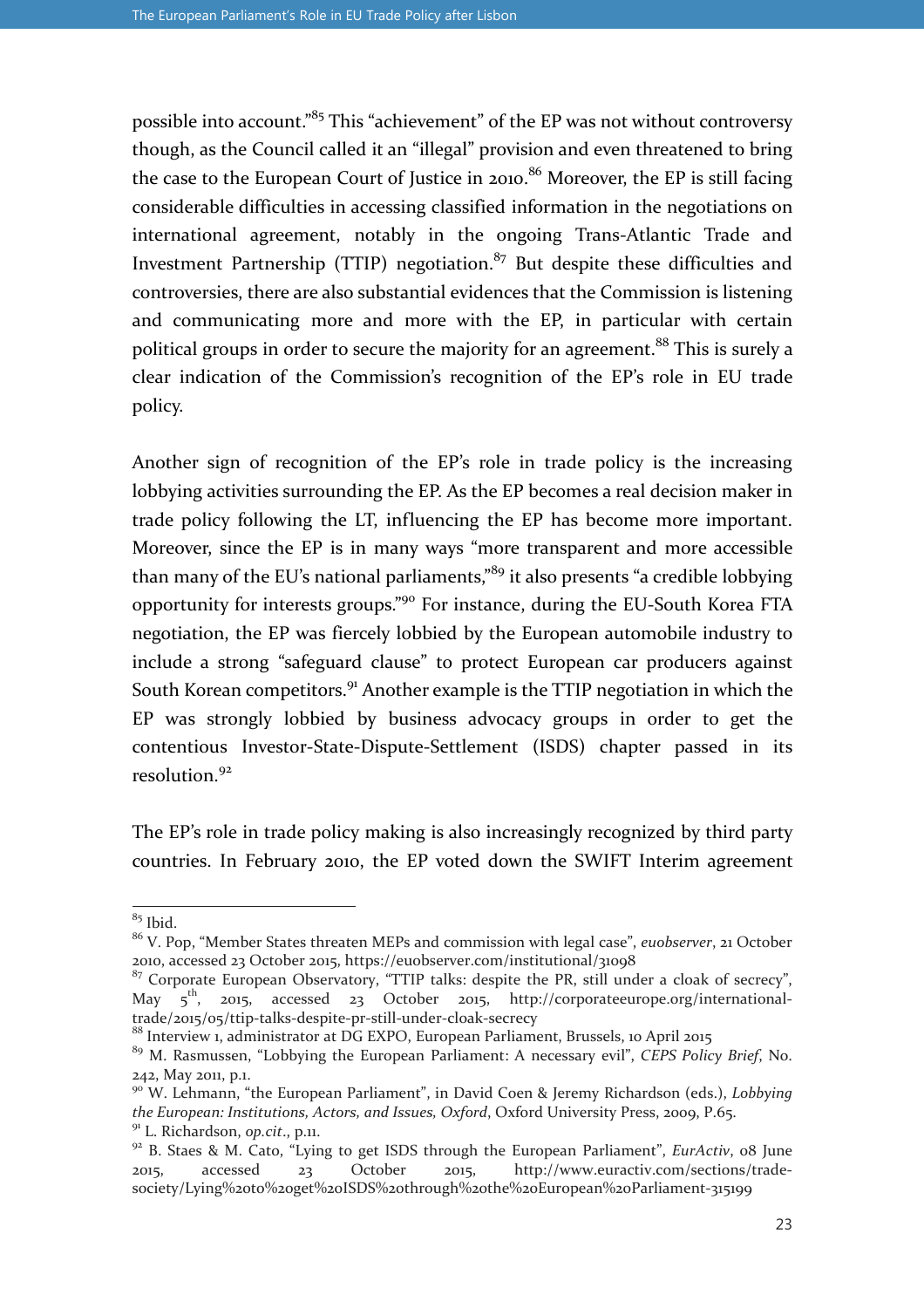with the US on grounds of personal data protection. This case was not only a signal for the Council and Commission to take more seriously the EP's interests and position in international agreements, but also made the US Administration pay more attention to engaging with the EP in order to pass the agreement.<sup>93</sup> The SWIFT is not a trade agreement in itself, but did serve as a reminder of the EP's enhanced role in the broader external relations of the EU after LT. Following the SWIFT case, the EP continued to flex its muscle in several trade negotiations and agreements, a notable example being the EP's decision to vote against the ACTA in June 2012. For the first time in history, the EP exercised its veto power to reject an internationally negotiated trade agreement. This was hailed as a "major victory for democratic rights"<sup>94</sup> and had brought about wide media attention and coverage, which again contributed to the recognition of the EP's role in EU trade policy.

### Conclusion

 $\overline{a}$ 

The paper has examined the role of the EP in EU trade policy through the analytical framework of "actorness" which incorporates four dimensions: authority, autonomy, cohesion and recognition. In terms of authority, the EP has now become one of the vertexes of the "triangle" of EU trade policy making together with the Commission and the Council. Its authority lies in 3 fundamental rights: the right to be fully informed at all stages of trade negotiation; the right to give its consent or veto to trade agreements negotiated by the Commission; and right to implement the negotiated international trade agreements through domestic framework legislation under the OLP. These authorities have established the EP as a full player in EU trade policy.

In term of autonomy, the EP has not hesitated to speak out with its autonomous voices and express its autonomous views that are embedded in its various autonomous tools and actions, in particular through the adoption of resolutions which demonstrate the expectations and concerns of the EP on trade policy. With the EP possessing the "hard power" to veto the agreements, the weight of the EP's autonomous views and actions also increases significantly. By examining the EP's autonomous views on EU trade policy, this paper finds that the EP does show a

<sup>93</sup> J. Monar, "The Rejection of the EU-US SWIFT Interim Agreement by the European Parliament: A Historic Vote and Its Implications", European Foreign Affairs Review, Vol. 15, 2010, p.146.

<sup>&</sup>lt;sup>94</sup> GUE/NGL group in the European Parliament, "ACTA defeat a major victory for democratic rights", accessed 16 April 2015, http://pr.euractiv.com/pr/acta-defeat-major-victory-democraticrights-92463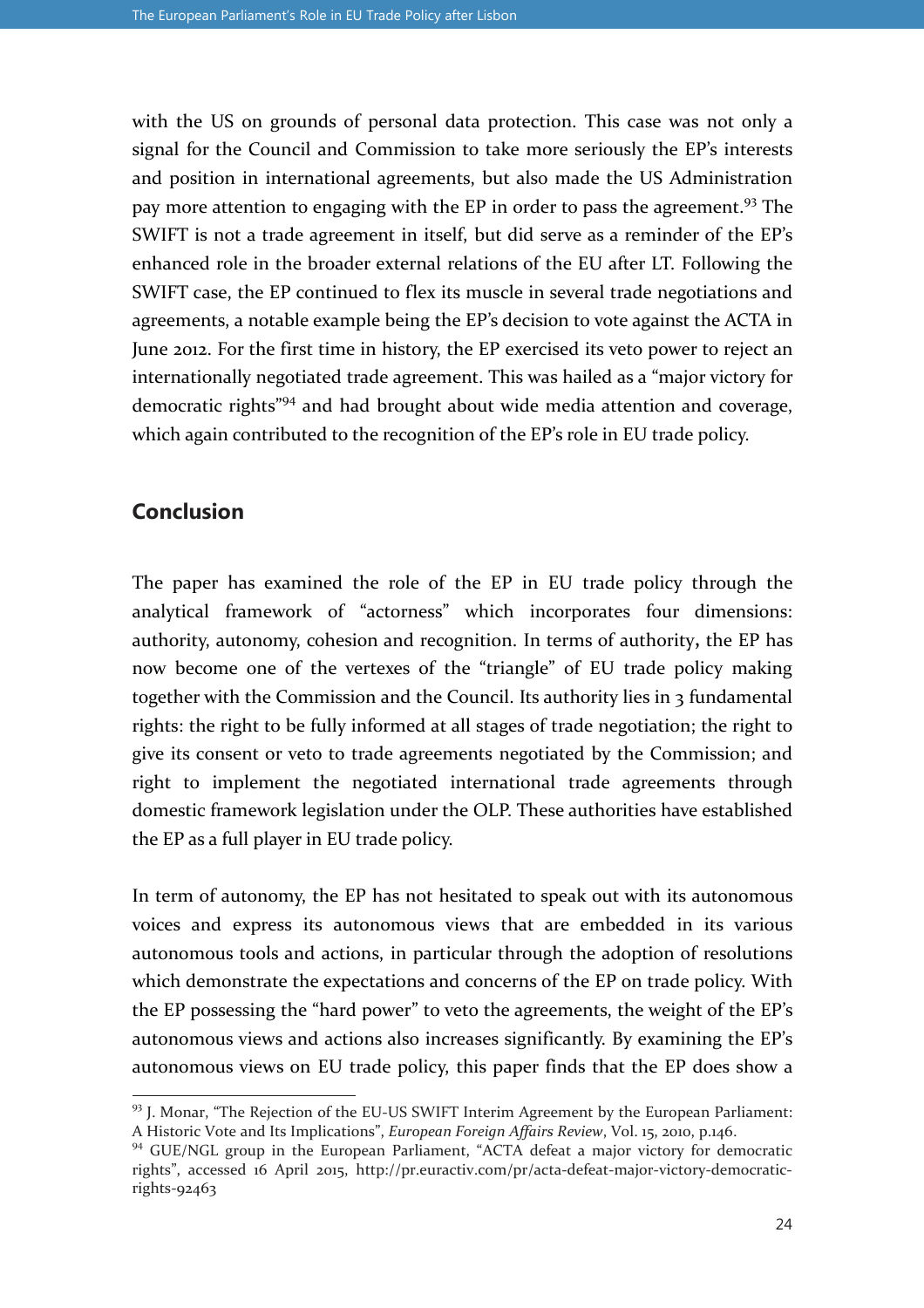preference to promote a normative agenda through trade. And due to the EP's inclination to translate the public's concerns and its own institutional preferences into the CCP, the EP's involvement in EU trade policy making has opened the door for a politicized and protectionist-oriented EU trade policy.

Regarding cohesion, this paper has found that there is a high level of intra-group cohesion, which has to a large extent transcended national divisions. Yet with regards to inter-group cohesion, the picture that emerges is a somewhat "polarized" one, whereby the politically fragmented groups play a strong role. Among the different party groups, there appears to be a "left-right" divide, with left wing groups usually being against FTAs, while center and right leaning groups are mostly in favor.

With regards to recognition, evidences in the paper also indicate that the EP has been recognized as an important actor in EU trade policy by other EU institutions, MSs, lobbyist groups and third party countries. In particular, the Commission has been willing to engage the EP in the early stages of trade negotiations and take into consideration the EP's concerns in EU trade policy. However, recognition from third party countries varies as some countries (like in the Columbia FTA case) are still adapting to the new reality of a triangular EU trade policy- making system.

# Biography

Yan Shaohua is currently PhD Candidate of European Studies at the University of Hong Kong, undertaking research on the EP's foreign policy towards China. He did a master of EU International Relations and Diplomacy at the College of Europe in Bruges. His academic interest covers EU-China relations, parliamentary politics and European foreign policy as well as EU external governance.

# Bibliography

Auel K. & T. Christiansen, "After Lisbon: National Parliaments in the European Union", West European Politics, 38 (2), 2015

BARTELS L., "The European Parliament's Role in Relation to Human Rights in Trade and Investment Agreements", European Parliament Policy Department, EXPO/B/DROI/2012-09, February 2014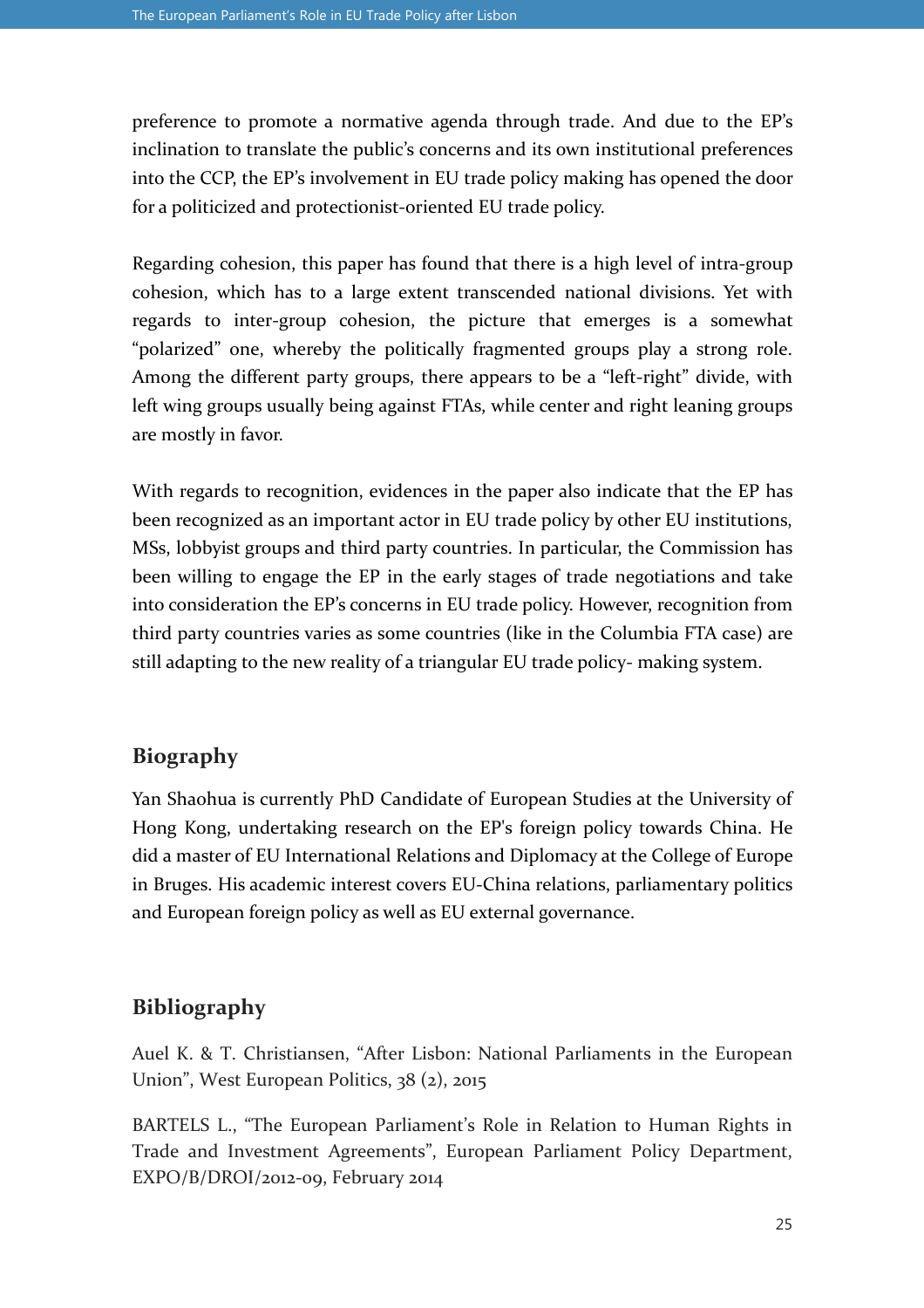Bendini R., "the Role of the EP in shaping the EU's trade policy after the entry into force of the Lisbon Treaty", In-Depth Analysis, Policy Department of DG EXPO, European Parliament, July 2014

Born H. & H. Hanggi, the 'Double Democratic Deficit': Parliamentary Accountability of the Use of Force under International Auspices, Aldershot: Ashgate, 2004

Carbone M., "EBA, EU trade policy and the ACP: a tale of two North-South divides", in Gerrit Faber & Jan Orbie (eds.), European Union Trade Politics and development: 'everything but arms' unraveled, London, Routledge, 2007

COHA, "Human Rights Consideration in EU-Columbia Trade Agreement", accessed 27 April 2015, http://www.coha.org/human-rights-considerations-inthe-e-u-colombia-trade-agreement/

Corporate European Observatory, "TTIP talks: despite the PR, still under a cloak of secrecy", May 5th, 2015, accessed 23 October 2015, http://corporateeurope.org/international-trade/2015/05/ttip-talks-despite-prstill-under-cloak-secrecy

Crum B., "Parliamentarization of the CFSP through informal institution-making? The Fifth European Parliament and the EU High Representative", Journal of European Public Policy, 13 (3), 2006

European Conservatives and Reformists Group, "Guide to the ECR Group in the European Parliament", accessed 26 April 2015, http://ecrgroup.eu/

European Conservatives and Reformists Group, "International trade", accessed 26 April 2015, http://ecrgroup.eu/policy/inta-international-trade-committee/

European Conservatives and Reformists Group, "Taking the EU in a new direction: 20 achievements of the ECR Group 2009-2014", accessed 26 April 2015, http://ecrgroup.eu/

European Parliament and Council, Regulation (EU) No. 182/2011 of the European Parliament and of the Council of 16 February 2011 laying down the rules and general principles concerning mechanisms for control by member states of the Commission's exercise of implementing powers, 2011

European Parliament Publications Office, "The European Parliament as a Champion of European Values", 25 September 2008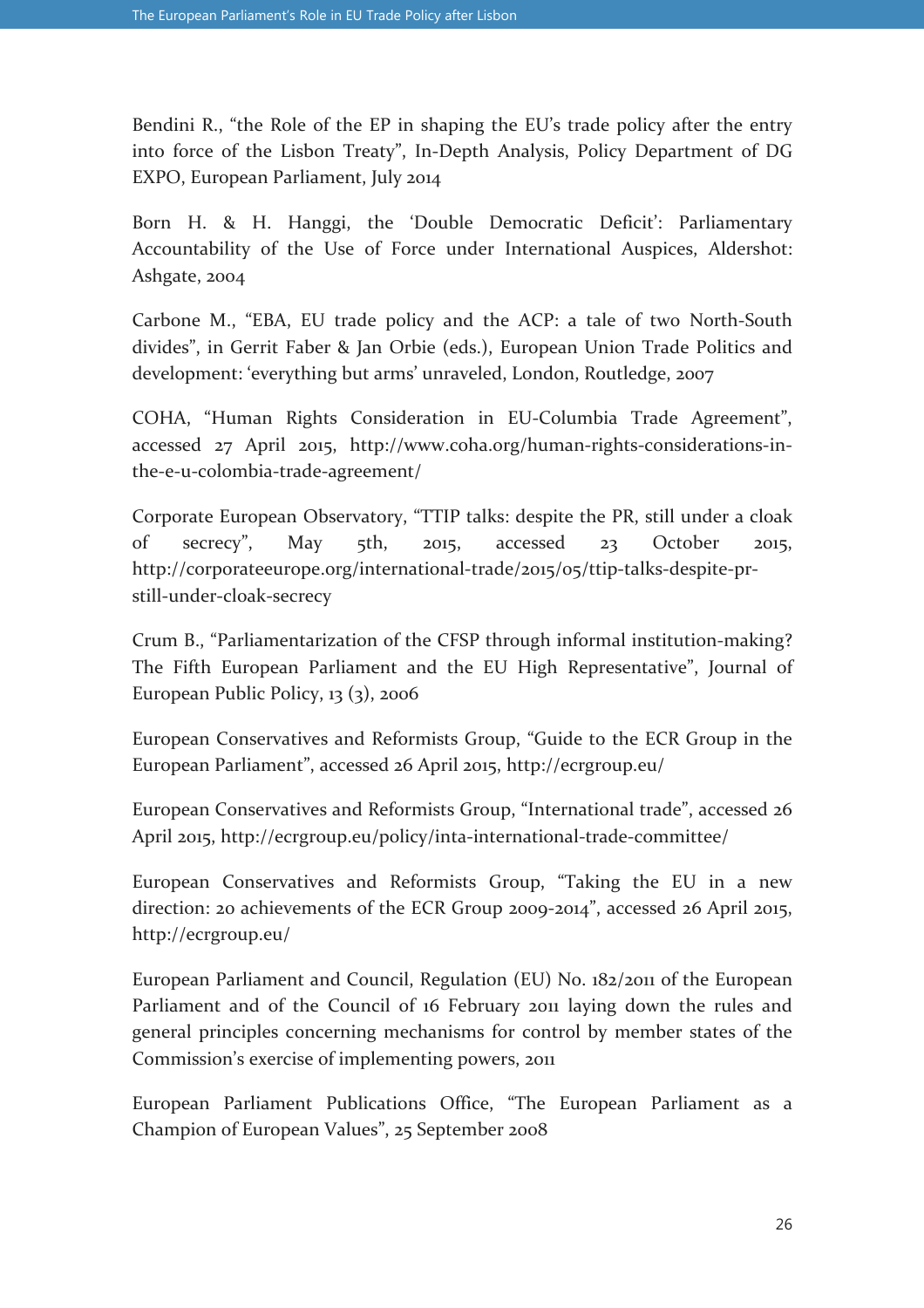European Parliament resolution of 13 June 2012 on EU trade negotiation with Japan (2012/2651(RSP)), P7\_TA (2012)0246, Brussels, 2012

European Parliament Resolution of 18 May 2010 on the EU Policy Coherence for Development and the "Official Development Assistance plus" Concept (2009/2218 (INI)), P7\_TA (2010)0174, Brussels, 2010

European Parliament, "Recommendation of 9th February 2011 on the draft Council decision on the conclusion of the Free Trade Agreement between the European Union and its Member States, of the one part, and the Republic of Korea of the other part", A7-0034/2011, Brussels, 9 February 2011

European Parliament, resolution of 13 June 2012 on the EU trade agreement with Colombia and Peru, P7\_TA (2012)0249, Brussels, 2012

European Parliament, Resolution of 18 May 2010 on the EU Policy Coherence for Development and the 'Official Development Assistance plus' Concept, P7\_TA (2010)0174, Brussels, 2010

European Parliament, Resolution of 25 November 2010 on human rights and social and environmental standards in international trade agreements, P7\_TA (2010)0434, Brussels, 2010

European Parliament, resolution of 27 September 2011 on a New Trade Policy for Europe under the Europe 2020 Strategy, P7\_TA (2011)0412, Brussels, 2011

European People's Party, "A Reform Agenda for Europe's Future", accessed 26 April 2016, http://www.eppgroup.eu/

European People's Party, "Let's open up to more jobs through trade", accessed 26 April 2016, http://www.eppgroup.eu/our-priority/Let%E2%80%99s-open-up-tomore-jobs-through-trade

European Union, "Consolidated Versions of the Treaty on European Union and the Treaty on the Functioning of the European Union", March 2010

European Union, "Free Trade Agreement between the European Union and its Member States, of the one part, and the Republic of Korea, on the other part", Official Journal of the European Union, L127/62, 14 May 2011

Fort A. , "Implications of the Lisbon Treaty on EU External Trade Policy", EU Center in Singapore, Background Brief, No.2, March 2010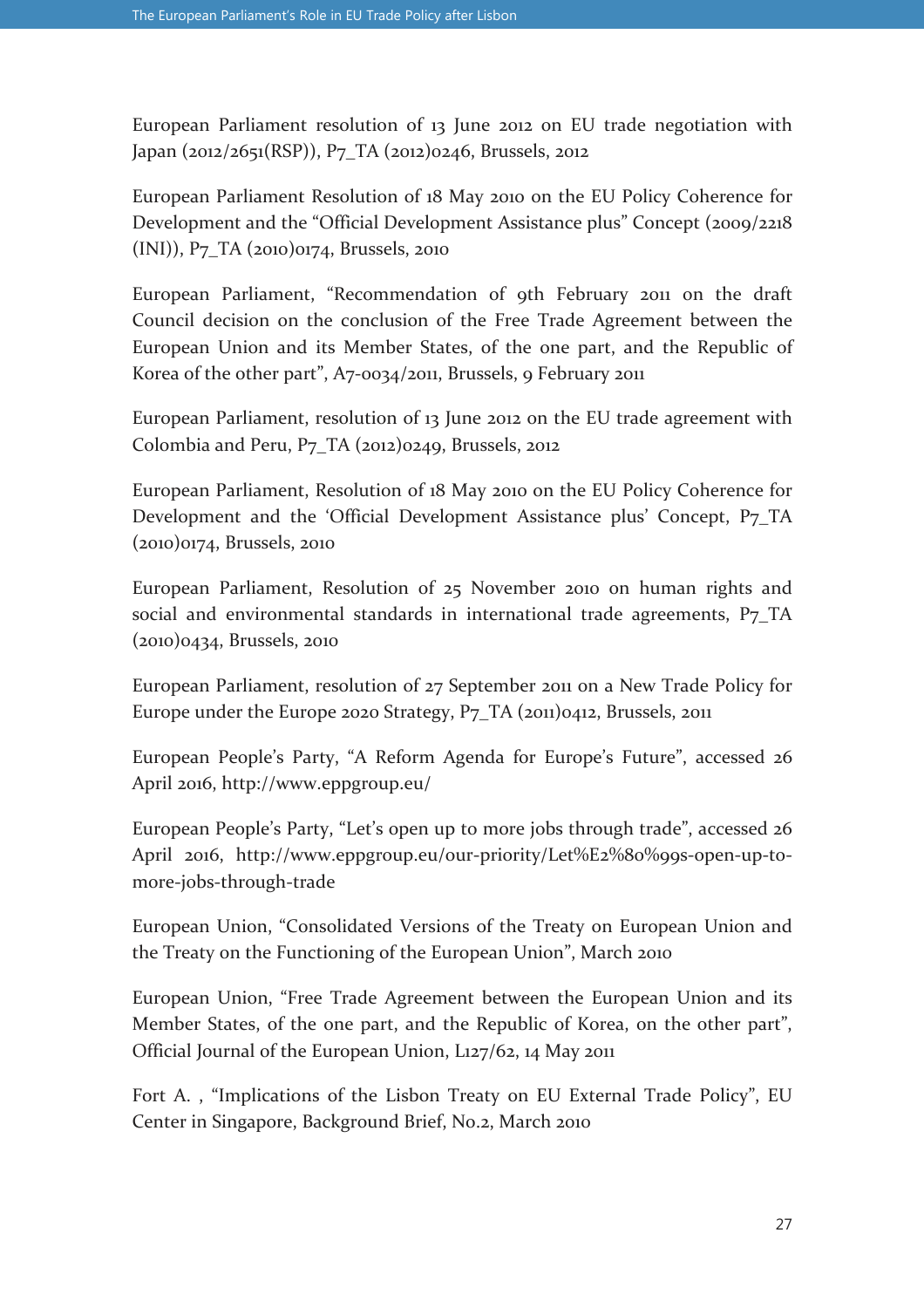Geoffrey H., "the Role of the European Parliament in Human Rights Protection", in B. Benedek, W. Karl etc. (eds.), European Yearbook on Human Rights, Intersentia, 2009

Group of the Progressive Alliance of Socialists & Democrats in the European Parliament, "Europe-a call for change", p.5., accessed 26 April 2015, http://www.socialistsanddemocrats.eu/mission-vision-values

Gstöhl S., "The Common Commercial Policy and Political Conditionality: 'Normative Power Europe' through Trade?", Studia Diplomatica, Vol. LXIII, Nos. 3-4, 2010

Gstöhl S., "the European Union's Trade Policy", Ritsumeikan International Affairs, Vol. 11, 2012

GUE/NGL group in the European Parliament, "ACTA defeat a major victory for democratic rights", accessed 16 April 2015, http://pr.euractiv.com/pr/acta-defeatmajor-victory-democratic-rights-92463

GUE/NGL, "Trade & Foreign Affairs", accessed 26 April 2016, http://www.guengl.eu/eu-2014/theme/9-trade-and-foreign-affairs

Herranz-Surrallés A., "the contested 'parliamentalisation' of EU Foreign and Security Policy: the role of the European Parliament following the Treaty of Lisbon", PRIF Report, No. 104, Frankfurt am Main: Peach Research Institute Frankfurt, 2011

Hillman J. and D. Kleimann, "Trading Places: the New Dynamics of EU Trade Policy under the Treaty of Lisbon", Economic Policy Paper Series, 2010

Huff A., "Executive Privilege Reaffirmed? Parliamentary Scrutiny of the CFSP and CSDP", West European Politics, 38 (2), 2015

Jupille J. & J. Caporaso, "States, Agency, and Rules: The European Union in Global Environmental Politics", in Carolyn Rhodes (ed.), The European Union in the World Community, London, Lynne Rienner Publishers, 1998

Kleimann D., "Taking stock: EU trade common commercial policy in the Lisbon Era", CEPS Working Document, No.346, 2011

Krajewski M., "External Trade Law and the Constitutional Treaty: towards a Federal and more Democratic Common Commercial Policy?", Common Market Law Review, Volume 42, 2005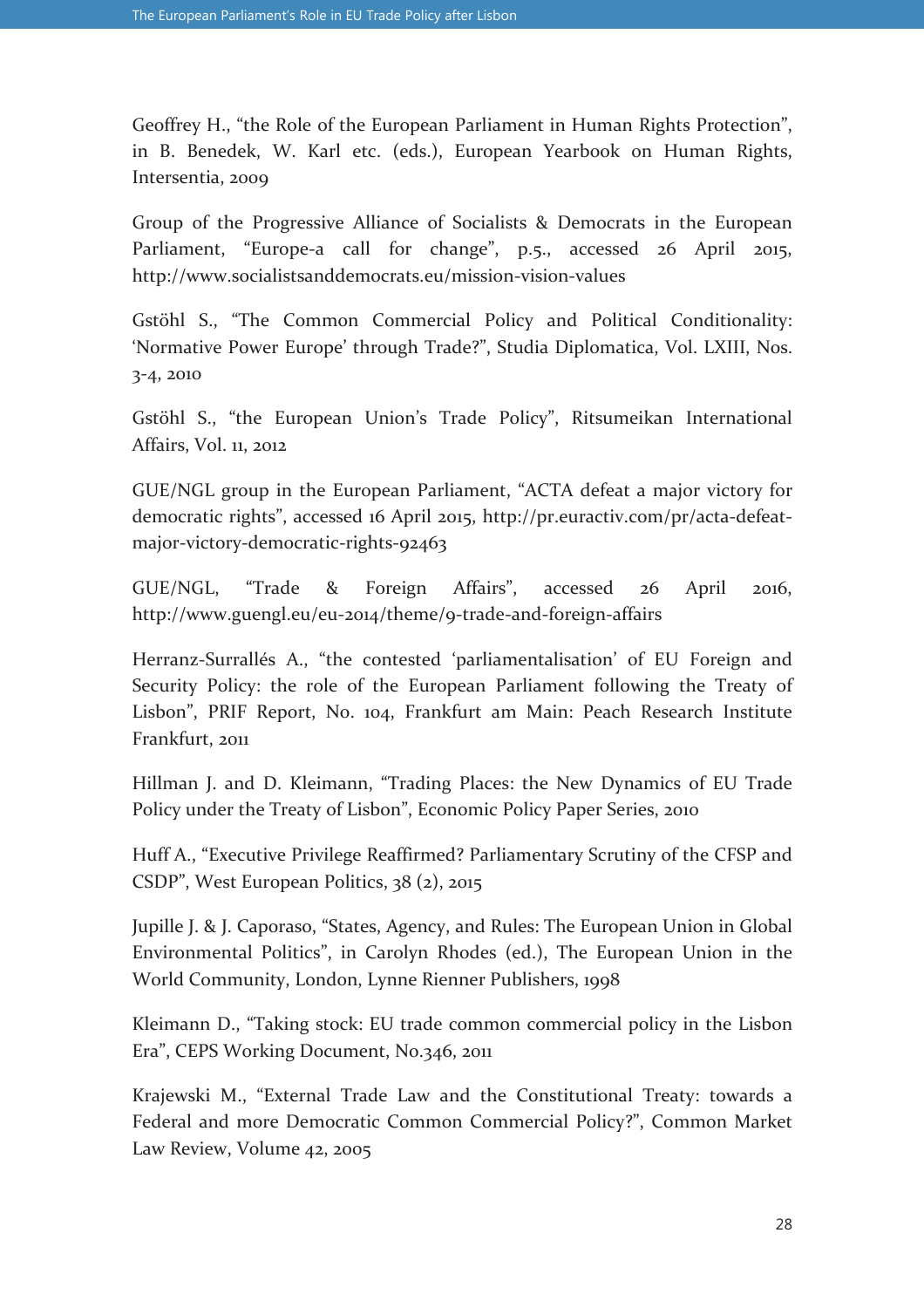Krajewski M., "New Functions and New Powers for the European Parliament: assessing the changes of the Common Commercial Policy from the perspective of democratic legitimacy", in Marc Bungenberg & Christoph Hermann (eds.), European Yearbook of International Economic Law, Special Issue: Common Commercial Policy after Lisbon, Heidelberg, Springer, 2013

Lehmann W., "the European Parliament", in David Coen & Jeremy Richardson (eds.), Lobbying the European: Institutions, Actors, and Issues, Oxford, Oxford University Press, 2009

Lexgo, "Reforms to EU's GSP Scheme Discussed in European Parliament Trade Committee", retrieved 20 April 2015, http://www.lexgo.be/fr/articles/Reforms%20to%20EU%92s%20GSP%20scheme% 20discussed%20in%20European%20Parliament%20trade%20committee,64585.ht ml

Manners I., "Normative Power Europe: a contradiction in terms?", Journal of Common Market Studies, Vol.40, No.2, 2002

Meunier S., "Trade Policy and Political Legitimacy in the European Union", Comparative European Politics, Vol.3, 2003

Meunier S., Trading Voices: the European Union in International Commercial Negotiation, New Jersey: Princeton University Press, 2005

Monar J., "The Rejection of the EU-US SWIFT Interim Agreement by the European Parliament: A Historic Vote and Its Implications", European Foreign Affairs Review, Vol. 15, 2010

Peters D., W. Wagner & C. Glahn, "Parliamentary control of CSDP: the case of the EU's fight against piracy off the Somali coast", European Security, 23 (4), 2014

Pop V., "Member States threaten MEPs and commission with legal case", euobserver, 21 October 2010, accessed 23 October 2015, https://euobserver.com/institutional/31098

Putte L., F. Ville & J. Orbie, "the European Parliament as an International Actor in Trade: from Power to Impact", in S. Stelios & D. Irrera (ed.), the European Parliament and its International Relations, New York: Routledge, 2015

Putte L., F. Ville & J. Orbie, "the European Parliament's New Role in Trade Policy: Turning Power into Impact", CEPS Special Report, No.89, May 2014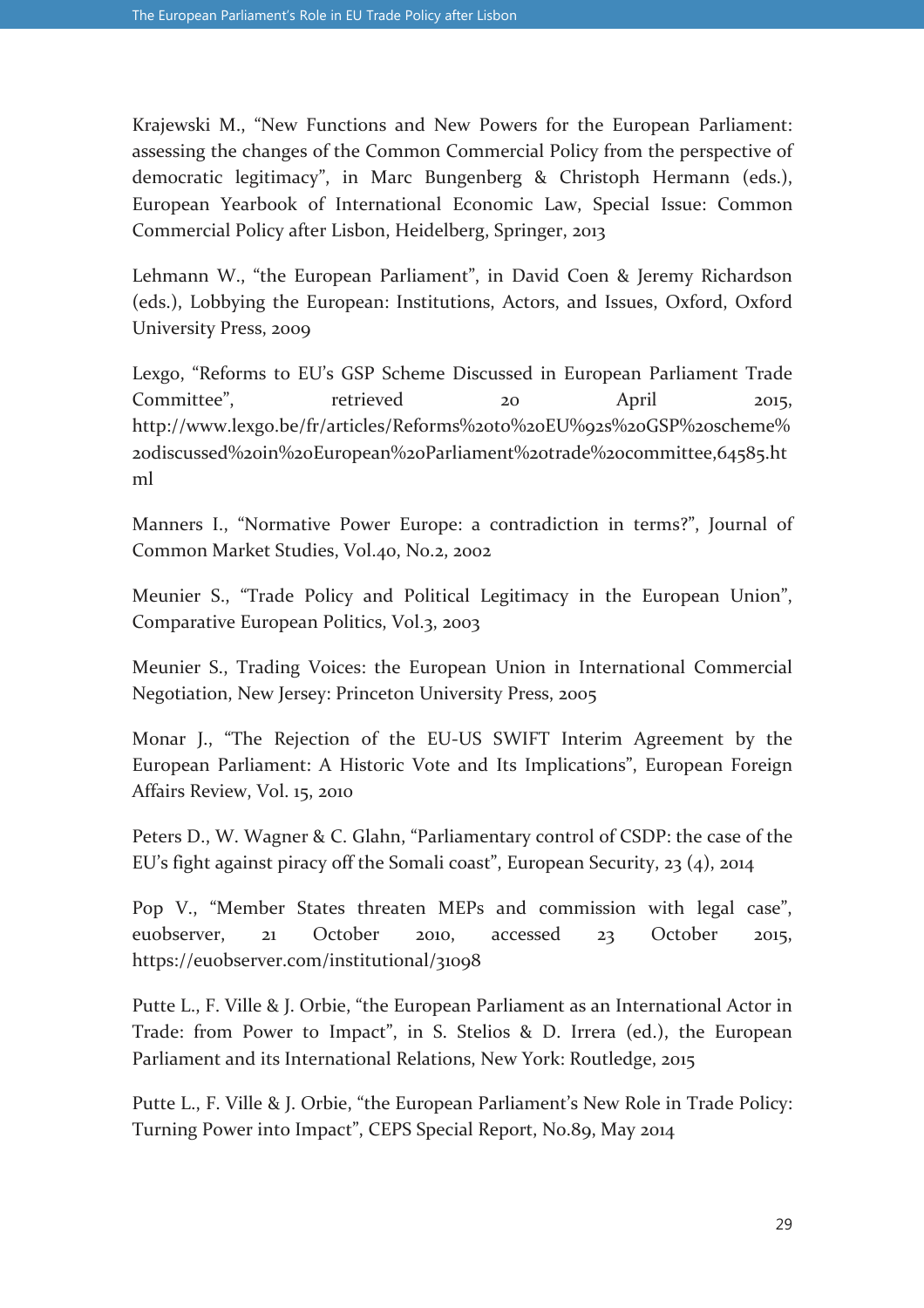Putte L., F. Ville etc., "The European Parliament as an international actor in trade: from power to impact", in Stelios Stavridis & Daniela Irrera (eds.), The European Parliament and its International Relations, London, Routledge, March 2015

Rasmussen M., "Lobbying the European Parliament: A necessary evil", CEPS Policy Brief, No. 242, May 2011

Richardson L., "The post-Lisbon of the European Parliament in the EU's Common Commercial Policy: Implications for bilateral trade negotiations", EU Diplomacy Paper, College of Europe, May 2012

Rosén G., "EU Confidential: The European Parliament's Involvement in EU Security and Defense Policy", Journal of Common Market Studies, Volume 53, No. 2, 2015

Staes B. & M. Cato, "Lying to get ISDS through the European Parliament", EurActiv, 08 June 2015, accessed 23 October 2015, http://www.euractiv.com/sections/trade-

society/Lying%20to%20get%20ISDS%20through%20the%20European%20Parlia ment-315199

Stevens C. & P. Goodison, "The Lisbon Treaty: Implications for ACP-EU trade and trade negotiations", Common trade hot topics, Issue 77, September 2010

Sutton A., "Entry into force of the Lisbon Treaty on 1 December 2009-practical implications for lawyers and laymen inside and outside the EU", White & Case LLP, retrieved 18 April 2015, http://www.whitecase.com/files/Publication/8a213ffd-0261-428c-80bd-9f1591616c1a/Presentation/PublicationAttachment/087a0e96-df85-4477-922dae889a5f7a79/alert\_Entry\_Force\_Treaty.pdf

Syndicat European Trade Union, "EP INTA Hearing on Sustainable Development Chapters in Trade Agreements", Judith Kirton-Darling, 27 November 2013, accessed 27 April 2014, http://www.etuc.org/speeches/ep-inta-hearingsustainable-development-chapters-trade-agreements#.VT9u4I7xJU0

The European Parliament and the European Commission, "Framework Agreement on relations between the European Parliament and the European Commission", Official Journal of the European Union, L 304, 20 November 2010

The Greens/European Free Alliance, "International", accessed 26 April 2016, http://www.greens-efa.eu/international-9.html